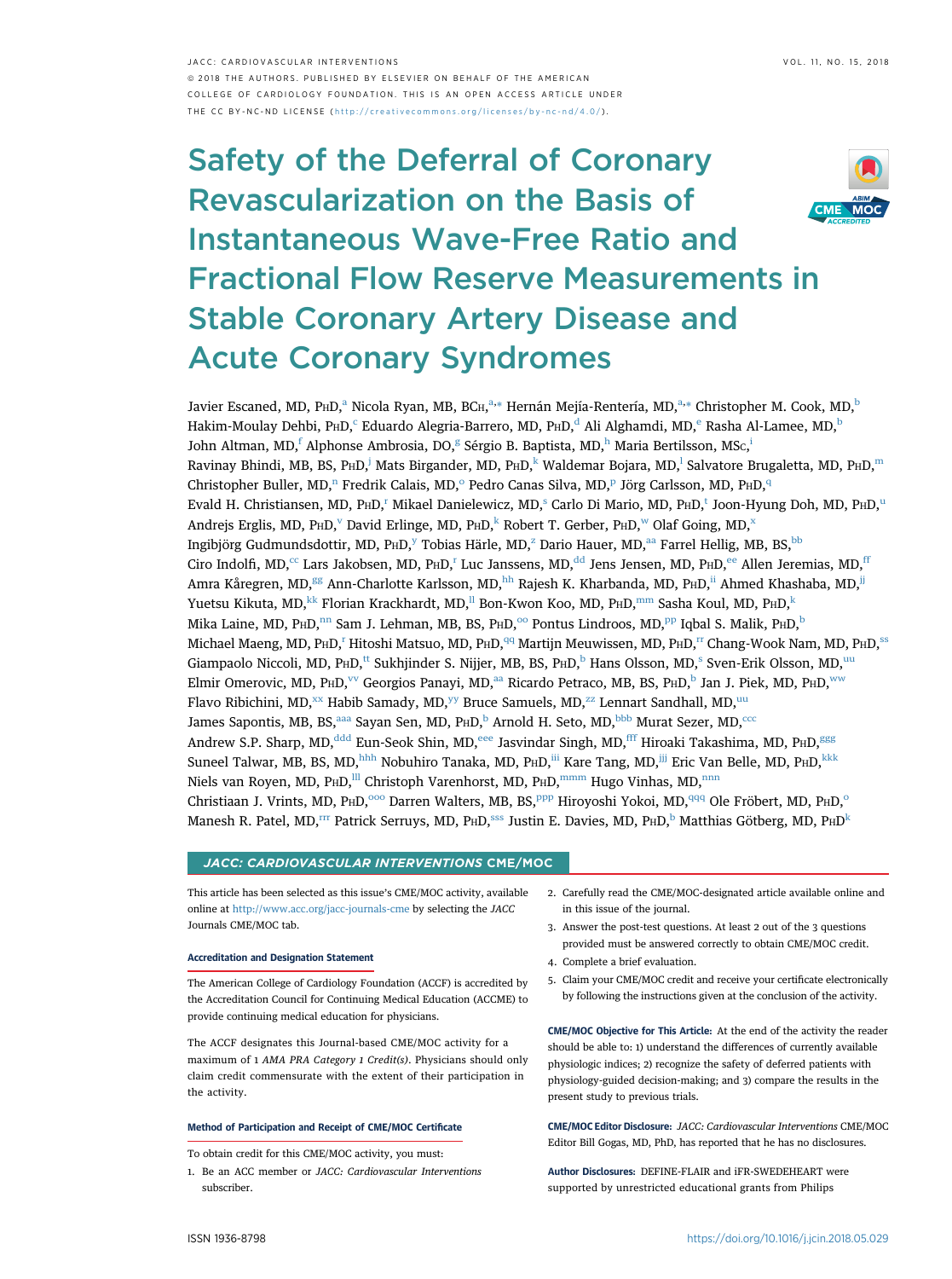<span id="page-1-0"></span>(formerly Volcano) to Imperial College Trials Unit and Upsala Clinical Research Centre, respectively. This trial received no additional funding. Dr. Escaned is a speaker and consultant for Abbott, Boston Scientific, and Philips, and received personal fees from Philips Volcano, Boston Scientific, and Abbott/St. Jude Medical outside the submitted work. Dr. Al-Lamee has received personal fees from Philips Volcano outside the submitted work. Dr. Baptista has received grants and personal fees from St. Jude Medical and Boston Scientific outside the submitted work. Dr. Cook has received personal fees from Philips Volcano outside the submitted work. Dr. Davies has received grants and personal fees from Volcano and Imperial College during the conduct of the study; has received grants and personal fees from Medtronic and ReCor Medical; and has received grants from AstraZeneca outside the submitted work. In addition, Dr. Davies has patents WO2011110817 A2, US9339348 B2, WO2015013134 A3, EP3021741 A2, and US20150025330 A1, issued to Imperial College and licensed to Volcano. Dr. Buller is a consultant to Philips Volcano. Dr. Di Mario has received personal fees from Philips Volcano outside the submitted work. Dr. Götberg has received grant support from Volcano during the conduct of the study; and personal fees from Volcano, Boston Scientific, and Medtronic outside the submitted work. Dr. Härle has received nonfinancial support from Volcano outside the submitted work. Dr. Jeremias has received personal fees from St. Jude Medical and Philips Volcano outside the submitted work. Dr. Khashaba has received support from Volcano during the conduct of the study. Dr. Kikuta has received personal fees from Philips Volcano during the conduct of the study. Dr. Laine has received grants from Imperial College London during the conduct of the study. Dr. Maeng has received grant support from Volcano during the conduct of the study. Dr. Nijjer has received grants from the Medical Research Council; and personal fees and nonfinancial support from Volcano during the conduct of the study. Dr. Omerovic has received grant support and personal fees from AstraZeneca; and grant support from Abbott outside the submitted work. Dr. Patel has received grants and personal fees from Volcano during the conduct of the study; grants and personal fees from AstraZeneca and Janssen; and personal fees from Bayer outside the submitted work. Dr. Petraco has received personal fees from Philips Volcano outside the submitted work. Dr. Piek has received grants and personal fees from Abbott Vascular, Philips Volcano, and Miracor outside the submitted work. Dr. Sandhall has received personal fees from Philips Volcano and Boston Scientific outside the submitted work. Dr. Sen has received grants from Volcano during the conduct of the study; and grants and personal fees from Philips and grants from Medtronic outside the submitted work. Dr. Serruys has received personal fees from Abbott, AstraZeneca, Biotronik, Cardialysis, GLG Research, Medtronic, Sinomedical, Sociéteé Europa Digital & Publishing, Stentys, Svelte, Philips Volcano, St. Jude Medical, Qualimed, and Xeltis outside the submitted work. Dr. Seto has received grants from Volcano during the conduct of the study. Dr. Sharp has received personal fees from Philips Volcano outside the submitted work. Dr. Singh has received personal fees from Volcano during the conduct of the study; and personal fees from Volcano outside the submitted work. Dr. Tanaka has received personal fees from Volcano (Japan), St. Jude Medical, and Boston Scientific outside the submitted work. Dr. Van Belle has received personal fees from Philips Volcano and St. Jude Medical outside the submitted work. Dr. van Royen has received grants and personal fees from Volcano and St. Jude Medical outside the submitted work. Dr. Vinhas has received personal fees from Volcano outside the submitted work. All other authors have reported that they have no relationships relevant to the contents of this paper to disclose.

Medium of Participation: Print (article only); online (article and quiz).

#### CME/MOC Term of Approval

Issue Date: August 13, 2018 Expiration Date: August 12, 2019

From the <sup>a</sup>Hospital Clínico San Carlos, IDISSC, and Universidad Complutense de Madrid, Madrid, Spain; <sup>b</sup>Hammersmith Hospital, Imperial College London, London, United Kingdom; CRUK & UCL Cancer Trials Centre, University College London, London, United Kingdom; <sup>d</sup>Hospital Universitario de Torrejón and Universidad Francisco de Vitoria, Madrid, Spain; <sup>e</sup>King Abdulaziz Medical City Cardiac Center, Riyadh, Saudi Arabia; <sup>f</sup>Colorado Heart and Vascular, Lakewood, Colorado; <sup>g</sup>Mesa, Arizona; <sup>h</sup>Hospital Prof. Doutor Fernando Fonseca, Amadora, Portugal; <sup>i</sup>Uppsala Clinical Research Center, Uppsala University, Uppsala, Sweden; <sup>i</sup>Royal North Shore Hospital, Sydney, Australia; <sup>k</sup>Department of Cardiology, Clinical Sciences, Lund University, Skåne University Hospital, Lund, Sweden; <sup>l</sup>Gemeinschaftsklinikum Mittelrhein, Kemperhof Koblenz, Koblenz, Germany; <sup>m</sup>Cardiovascular Institute, Hospital Clinic, Institut d'Investigacions Biomèdiques August Pi i Sunyer, Barcelona, Spain; <sup>n</sup>St. Michaels Hospital, Toronto, Ontario, Canada; <sup>o</sup>Department of Cardiology, Faculty of Health, Örebro University, Örebro, Sweden; <sup>p</sup>Hospital Santa Maria, Lisbon, Portugal; <sup>q</sup>Kalmar County Hospital, and Linnaeus University, Faculty of Health and Life Sciences, Kalmar, Sweden; <sup>r</sup>Department of Cardiology, Aarhus University Hospital, Aarhus, Denmark; <sup>s</sup>Department of Cardiology, Karlstad Hospital, Karlstad, Sweden; <sup>t</sup>Royal Brompton Hospital, Imperial College London, United Kingdom, and University of Florence, Florence, Italy; <sup>u</sup>Inje University Ilsan Paik Hospital, Daehwa-Dong, South Korea; <sup>v</sup>Pauls Stradins Clinical University Hospital, Riga, Latvia; <sup>w</sup>Conquest Hospital, St. Leonards-on-Sea, United Kingdom; <sup>x</sup>Sana Klinikum Lichtenberg, Lichtenberg, Germany; <sup>y</sup>Department of Cardiology, Reykjavik University Hospital, Reykjavik, Iceland; <sup>z</sup>Klinikum Oldenburg, European Medical School, Carl von Ossietzky University, Oldenburg, Germany; aaDepartments of Cardiology and Medical and Health Sciences, Linköping University, Linköping, Sweden; bbSunninghill Hospital, Johannesburg, South Africa; <sup>cc</sup>University Magna Graecia, Catanzaro, Italy; <sup>dd</sup>Imelda Hospital, Bonheiden, Belgium; eeDepartment of Clinical Science and Education, Södersjukhuset, Karolinska Institutet, and Unit of Cardiology, Capio S:t Görans Sjukhus, Stockholm, and Department of Medicine, Sundsvall Hospital, Sundsvall, Sweden; ffStony Brook University Medical Center, Stony Brook, New York; <sup>gg</sup>Department of Internal Medicine, Västmanland Hospital Västerås, Västerås, Sweden; hhDepartment of Cardiology, Halmstad Hospital, Halmstad, Sweden; <sup>ii</sup>John Radcliffe Hospital, Oxford University Hospitals Foundation Trust, Oxford, United Kingdom; <sup>jj</sup>Ain Shams University, Cairo, Egypt; <sup>kk</sup>Fukuyama Cardiovascular Hospital, Fukuyama, Japan; <sup>ll</sup>Charite Campus Virchow Klinikum, Universitaetsmedizin, Berlin, Germany; <sup>mm</sup>Seoul National University Hospital, Seoul, South Korea; <sup>nn</sup>Helsinki University Hospital, Helsinki, Finland; <sup>oo</sup>Flinders University, Adelaide, Australia; <sup>pp</sup>Department of Cardiology, St. Göran Hospital, Stockholm, Sweden; <sup>qq</sup>Gifu Heart Center, Gifu, Japan; <sup>rr</sup>Amphia Hospital, Breda, the Netherlands; <sup>ss</sup>Keimyung University Dongsan Medical Center, Daegu, South Korea; <sup>tt</sup>Catholic University of the Sacred Heart, Rome, Italy; uuDepartments of Cardiology and Radiology, Helsingborg Hospital, Helsingborg, Sweden; <sup>vv</sup>Department of Cardiology, Sahlgrenska University Gothenburg, Sweden; wwAMC Heart Center, Academic Medical Center, Amsterdam, the Netherlands;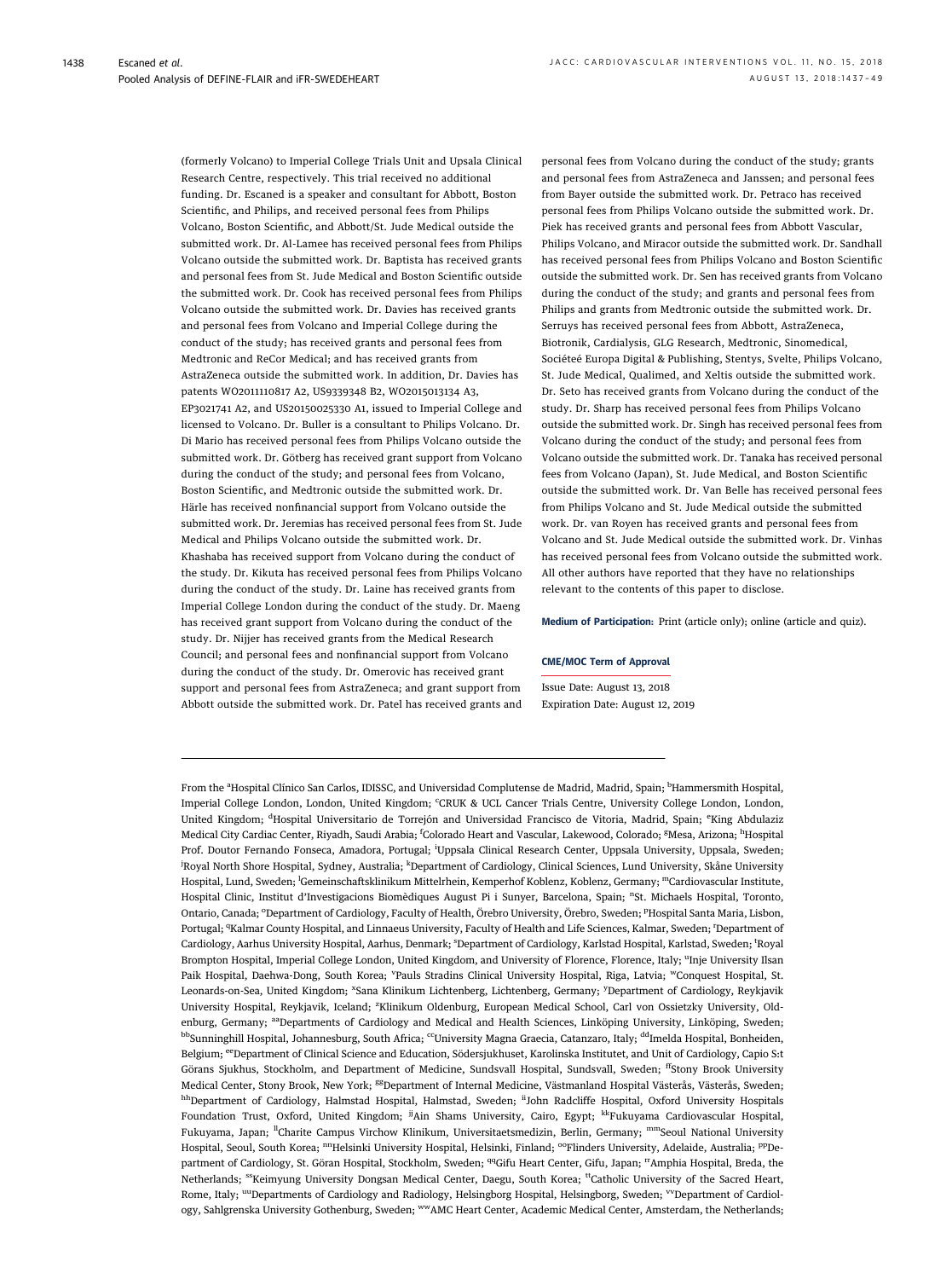## <span id="page-2-0"></span>Safety of the Deferral of Coronary Revascularization on the Basis of Instantaneous Wave-Free Ratio and Fractional Flow Reserve Measurements in Stable Coronary Artery Disease and Acute Coronary Syndromes

J[a](#page-1-0)vier Escaned, MD, P<code>HD,ª</code> Nicola Ryan, MB, BC $_{\rm H}$ . $^{a,*}$  $^{a,*}$  $^{a,*}$  Hernán Mejía-Renterí[a,](#page-1-0) MD, $^{a,*}$  Christopher M. Cook, MD, $^{\rm b}$  $^{\rm b}$  $^{\rm b}$ Hakim-Moulay Dehbi, PHD,<sup>[c](#page-1-0)</sup> E[d](#page-1-0)uardo Al[e](#page-1-0)gria-Barrero, MD, PHD,<sup>d</sup> Ali Alghamdi, MD,<sup>e</sup> Rasha Al-Lamee, MD,<sup>[b](#page-1-0)</sup> John Altman, MD,<sup>[f](#page-1-0)</sup> Alphonse Ambrosia, DO,<sup>[g](#page-1-0)</sup> Sérgio B. Baptista, MD,<sup>[h](#page-1-0)</sup> Mar[i](#page-1-0)a Bertilsson, MSc,<sup>i</sup> Ravinay Bhindi, MB, BS, PHD,<sup>[j](#page-1-0)</sup> Mats Birgander, MD, PHD,<sup>[k](#page-1-0)</sup> Wa[l](#page-1-0)de[m](#page-1-0)ar Bojara, MD,<sup>l</sup> Salvatore Brugaletta, MD, PHD,<sup>m</sup> Christ[o](#page-1-0)[p](#page-1-0)her Buller, MD,<sup>n</sup> Fredrik Calais, MD,<sup>o</sup> Pedro Canas Silva, MD,<sup>p</sup> Jörg Carlsson, MD, P $HD,$ <sup>[q](#page-1-0)</sup> Evald H. Ch[r](#page-1-0)is[t](#page-1-0)iansen, MD, PHD,<s[u](#page-1-0)p>r</sup> Mikael Danielewicz, MD,<sup>s</sup> Carlo Di Mario, MD, PHD,<sup>t</sup> Joon-Hyung Doh, MD, PHD,<sup>u</sup> Andrejs Erglis, MD, PHD,<sup>[v](#page-1-0)</sup> David Erlinge, MD, PHD,<sup>[k](#page-1-0)</sup> Robert T. Gerber, PHD,<sup>[w](#page-1-0)</sup> Olaf Going, MD,<sup>[x](#page-1-0)</sup> Ingibjörg Gudmundsdottir, MD, PHD,<sup>[y](#page-1-0)</sup> Tobias Härle, MD,<sup>[z](#page-1-0)</sup> Dario Hauer, MD,<sup>[aa](#page-1-0)</sup> Farrel Hellig, MB, BS, <sup>[bb](#page-1-0)</sup> Ciro Indolfi, MD,<sup>[cc](#page-1-0)</sup> La[r](#page-1-0)s Jakobsen, MD, PHD,<sup>r</sup> Luc Janssens, MD,<sup>[dd](#page-1-0)</sup> Jens Jensen, MD, PHD,<sup>[ee](#page-1-0)</sup> Allen Jeremias, MD,<sup>[ff](#page-1-0)</sup> Amra Kåregren, MD,<sup>gg</sup> Ann-Charlotte Karlsson, MD,<sup>hh</sup> Rajesh K. Kharbanda, MD, P<sub>H</sub>D,<sup>[ii](#page-1-0)</sup> Ahmed Khashaba, MD,<sup>[jj](#page-1-0)</sup> Yuetsu Kikuta, MD, [kk](#page-1-0) Florian Krac[k](#page-1-0)hardt, MD, I Bon-Kwon Koo, MD, PHD, Inm Sasha Koul, MD, PHD, K Mika Laine, MD, PHD,<sup>[nn](#page-1-0)</sup> Sam J. Lehman, MB, BS, PHD,<sup>00</sup> Pontus Lindr[oo](#page-1-0)s, MD,<sup>[pp](#page-1-0)</sup> Iq[b](#page-1-0)al S. Malik, PHD,<sup>b</sup> Michael Maeng, MD, P<code>HD,</code><sup>[r](#page-1-0)</sup> Hitoshi Matsuo, MD, P<code>HD,<sup>[qq](#page-1-0)</sup> Martijn Meuwissen, MD, P</code>нD,<sup>[rr](#page-1-0)</sup> Chang-Wook Nam, MD, P<code>HD,</code>[ss](#page-1-0) Giampaolo Niccoli, MD, P $HD$ ,<sup>[tt](#page-1-0)</[s](#page-1-0)up> Sukhjinder S. Nijjer, MB, BS, P $HD$ <sup>[b](#page-1-0)</sup> Hans Olsson, MD,<sup>s</sup> Sven-Erik Olsson, MD,<sup>[uu](#page-1-0)</sup> Elmir Omerovic, MD, PHD,<sup>[vv](#page-1-0)</sup> Georgios Panayi, MD,<sup>[aa](#page-1-0)</sup> Ricardo Petraco, MB, BS, PHD,<sup>[b](#page-1-0)</sup> Jan J. Piek, MD, PHD,<sup>[ww](#page-1-0)</sup> Flavo Ribichini, MD,<sup>[xx](#page-1-0)</sup> Habib Samady, MD,<sup>yy</sup> Bruce Samuels, MD,<sup>zz</sup> Lennart Sandhall, MD,<sup>uu</sup> James Sapontis, MB, BS,<sup>aaa</sup> Sayan Sen, MD, P<su[b](#page-1-0)>H</sub>D,<sup>b</sup> Arnold H. Seto, MD,<sup>bbb</sup> Murat Sezer, MD,<sup>ccc</sup> Andrew S.P. Sharp, MD, <sup>ddd</sup> Eun-Seok Shin, MD, <sup>eee</sup> Jasvindar Singh, MD, <sup>fff</sup> Hiroaki Takashima, MD, PHD, <sup>ggg</sup> Suneel Talwar, MB, BS, MD,hhh Nobuhiro Tanaka, MD, PHD,iii Kare Tang, MD,iii Eric Van Belle, MD, PHD, kkk Niels van Royen, MD, PHD,<sup>III</sup> Christoph Varenhorst, MD, PHD,<sup>mmm</sup> Hugo Vinhas, MD,<sup>nnn</sup> Christiaan J. Vrints, MD, PHD,<sup>[o](#page-1-0)oo</sup> Darren Walters, MB, BS,<sup>ppp</sup> Hiroyoshi Yokoi, MD,<sup>qqq</sup> Ole Fröbert, MD, PHD,<sup>o</sup> Manesh R. Patel, MD,<sup>rrr</sup> Patrick Serruys, MD, PHD,<sup>sss</sup> Justin E. Davies, MD, PHD,<sup>[b](#page-1-0)</sup> Matthias Götberg, MD, PHD<sup>[k](#page-1-0)</sup>

xxUniversity Hospital Verona, Verona, Italy; <sup>yy</sup>Emory University, Atlanta, Georgia; <sup>zz</sup>Cedars-Sinai Heart Institute, Los Angeles, California; <sup>aaa</sup>MonashHeart and Monash University, Melbourne, Australia; <sup>bbb</sup>Veterans Affairs Long Beach Healthcare System, Long Beach, California; <sup>ccc</sup>Istanbul University, Istanbul Faculty of Medicine, Istanbul, Turkey; <sup>ddd</sup>Royal Devon and Exeter Hospital and University of Exeter, Exeter, United Kingdom; <sup>eee</sup>Ulsan University Hospital, University of Ulsan College of Medicine, Ulsan, South Korea; <sup>fff</sup>Washington University School of Medicine, St. Louis, Missouri; <sup>ggg</sup>Aichi Medical University Hospital, Aichi, Japan; hhhRoyal Bournemouth General Hospital, Bournemouth, United Kingdom; <sup>iii</sup>Tokyo Medical University, Tokyo, Japan; <sup>jjj</sup>Essex Cardiothoracic Centre, Basildon and Anglia Ruskin University, Chelmsford, United Kingdom; kkkInstitut Coeur Poumon, Lille University Hospital, and INSERM Unité 1011, Lille, France; <sup>III</sup>VU University Medical Center, Amsterdam, the Netherlands; mmmDepartment of Medical Sciences, Uppsala University, Uppsala, Sweden; nnnHospital Garcia de Horta, Lisbon, Portugal; <sup>000</sup>Antwerp University Hospital, Antwerp, Belgium; <sup>ppp</sup>Prince Charles Hospital, Brisbane, Australia; <sup>qqq</sup>Fukuoka Sannou Hospital, Fukuoka, Japan; <sup>rrr</sup>Duke University, Durham, North Carolina; and <sup>sss</sup>Department of Cardiology, Imperial College London, London, United Kingdom. DEFINE-FLAIR and iFR-SWEDEHEART were supported by unrestricted educational grants from Philips (formerly Volcano) to Imperial College Trials Unit and Upsala Clinical Research Centre, respectively. This trial received no additional funding. Dr. Escaned is a speaker and consultant for Abbott, Boston Scientific, and Philips, and received personal fees from Philips Volcano, Boston Scientific, and Abbott/St. Jude Medical outside the submitted work. Dr. Al-Lamee has received personal fees from Philips Volcano outside the submitted work. Dr. Baptista has received grants and personal fees from St. Jude Medical and Boston Scientific outside the submitted work. Dr. Cook has received personal fees from Philips Volcano outside the submitted work. Dr. Davies has received grants and personal fees from Volcano and Imperial College during the conduct of the study; has received from grants and personal fees from Medtronic and ReCor Medical; and has received grants from AstraZeneca outside the submitted work. In addition, Dr. Davies has patents WO2011110817 A2, US9339348 B2, WO2015013134 A3, EP3021741 A2, and US20150025330 A1, issued to Imperial College and licensed to Volcano. Dr. Buller is a consultant to Philips Volcano. Dr. Di Mario has received personal fees from Philips Volcano outside the submitted work. Dr. Götberg has received grant support from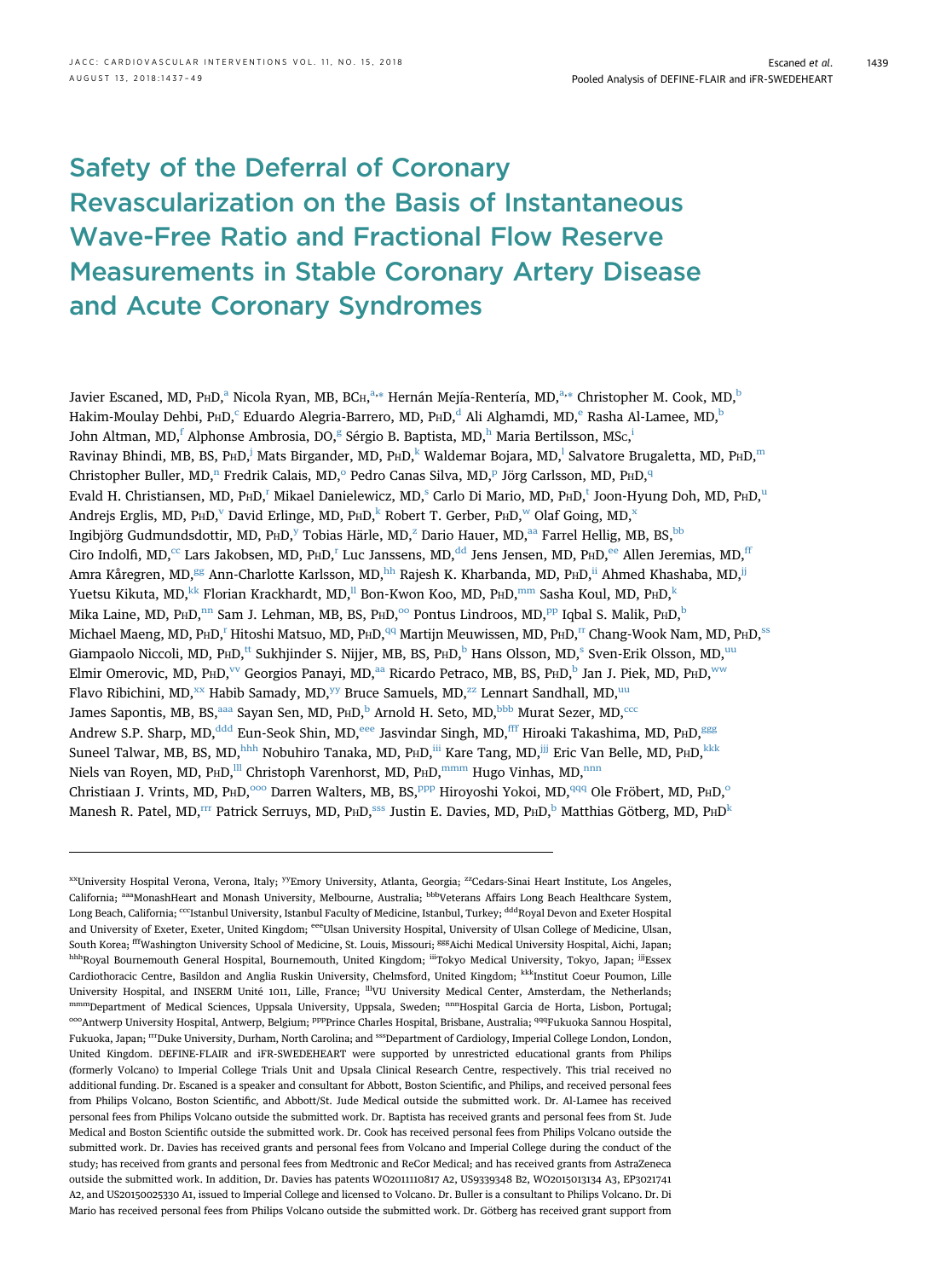#### <span id="page-3-0"></span>**ABSTRACT**

OBJECTIVES The aim of this study was to investigate the clinical outcomes of patients deferred from coronary revascularization on the basis of instantaneous wave-free ratio (iFR) or fractional flow reserve (FFR) measurements in stable angina pectoris (SAP) and acute coronary syndromes (ACS).

BACKGROUND Assessment of coronary stenosis severity with pressure guidewires is recommended to determine the need for myocardial revascularization.

METHODS The safety of deferral of coronary revascularization in the pooled per-protocol population ( $n = 4,486$ ) of the DEFINE-FLAIR (Functional Lesion Assessment of Intermediate Stenosis to Guide Revascularisation) and iFR-SWEDEHEART (Instantaneous Wave-Free Ratio Versus Fractional Flow Reserve in Patients With Stable Angina Pectoris or Acute Coronary Syndrome) randomized clinical trials was investigated. Patients were stratified according to revascularization decision making on the basis of iFR or FFR and to clinical presentation (SAP or ACS). The primary endpoint was major adverse cardiac events (MACE), defined as the composite of all-cause death, nonfatal myocardial infarction, or unplanned revascularization at 1 year.

RESULTS Coronary revascularization was deferred in 2,130 patients. Deferral was performed in 1,117 patients (50%) in the iFR group and 1,013 patients (45%) in the FFR group ( $p < 0.01$ ). At 1 year, the MACE rate in the deferred population was similar between the iFR and FFR groups (4.12% vs. 4.05%; fully adjusted hazard ratio: 1.13; 95% confidence interval: 0.72 to 1.79;  $p = 0.60$ ). A clinical presentation with ACS was associated with a higher MACE rate compared with SAP in deferred patients (5.91% vs. 3.64% in ACS and SAP, respectively; fully adjusted hazard ratio: 0.61 in favor of SAP; 95% confidence interval: 0.38 to 0.99;  $p = 0.04$ ).

CONCLUSIONS Overall, deferral of revascularization is equally safe with both iFR and FFR, with a low MACE rate of about 4%. Lesions were more frequently deferred when iFR was used to assess physiological significance. In deferred patients presenting with ACS, the event rate was significantly increased compared with SAP at 1 year. (J Am Coll Cardiol Intv 2018;11:1437–49) © 2018 The Authors. Published by Elsevier on behalf of the American College of Cardiology Foundation. This is an open access article under the CC BY-NC-ND license ([http://creativecommons.org/licenses/by-nc-nd/4.0/\)](http://creativecommons.org/licenses/by-nc-nd/4.0/).

Volcano during the conduct of the study; and personal fees from Volcano, Boston Scientific, and Medtronic outside the submitted work. Dr. Härle has received nonfinancial support from Volcano outside the submitted work. Dr. Jeremias has received personal fees from St. Jude Medical and Philips Volcano outside the submitted work. Dr. Khashaba has received support from Volcano during the conduct of the study. Dr. Kikuta has received personal fees from Philips Volcano during the conduct of the study. Dr. Laine has received grants from Imperial College London during the conduct of the study. Dr. Maeng has received grant support from Volcano during the conduct of the study. Dr. Nijjer has received grants from the Medical Research Council; and personal fees and nonfinancial support from Volcano during the conduct of the study. Dr. Omerovic has received grant support and personal fees from AstraZeneca and grant support from Abbott outside the submitted work. Dr. Patel has received grants and personal fees from Volcano during the conduct of the study, grants and personal fees from AstraZeneca and Janssen, and personal fees from Bayer outside the submitted work. Dr. Petraco has received personal fees from Philips Volcano outside the submitted work. Dr. Piek has received grants and personal fees from Abbott Vascular, Philips Volcano, and Miracor outside the submitted work. Dr. Sandhall has received personal fees from Philips Volcano and Boston Scientific outside the submitted work. Dr. Sen has received grants from Volcano during the conduct of the study; and grants and personal fees from Philips and grants from Medtronic outside the submitted work. Dr. Serruys has received personal fees from Abbott, AstraZeneca, Biotronik, Cardialysis, GLG Research, Medtronic, Sinomedical, Sociéteé Europa Digital & Publishing, Stentys, Svelte, Philips Volcano, St. Jude Medical, Qualimed, and Xeltis outside the submitted work. Dr. Seto has received grants from Volcano during the conduct of the study. Dr. Sharp has received personal fees from Philips Volcano outside the submitted work. Dr. Singh has received personal fees from Volcano during the conduct of the study and personal fees from Volcano outside the submitted work. Dr. Tanaka has received personal fees from Volcano (Japan), St. Jude Medical, and Boston Scientific outside the submitted work. Dr. Van Belle has received personal fees from Philips Volcano and St. Jude Medical outside the submitted work. Dr. van Royen has received grants and personal fees from Volcano and St. Jude Medical outside the submitted work. Dr. Vinhas has received personal fees from Volcano outside the submitted work. All other authors have reported that they have no relationships relevant to the contents of this paper to disclose. \*Drs. Ryan and Mejía-Rentería contributed equally to this research.

Manuscript received April 11, 2018; revised manuscript received May 14, 2018, accepted May 16, 2018.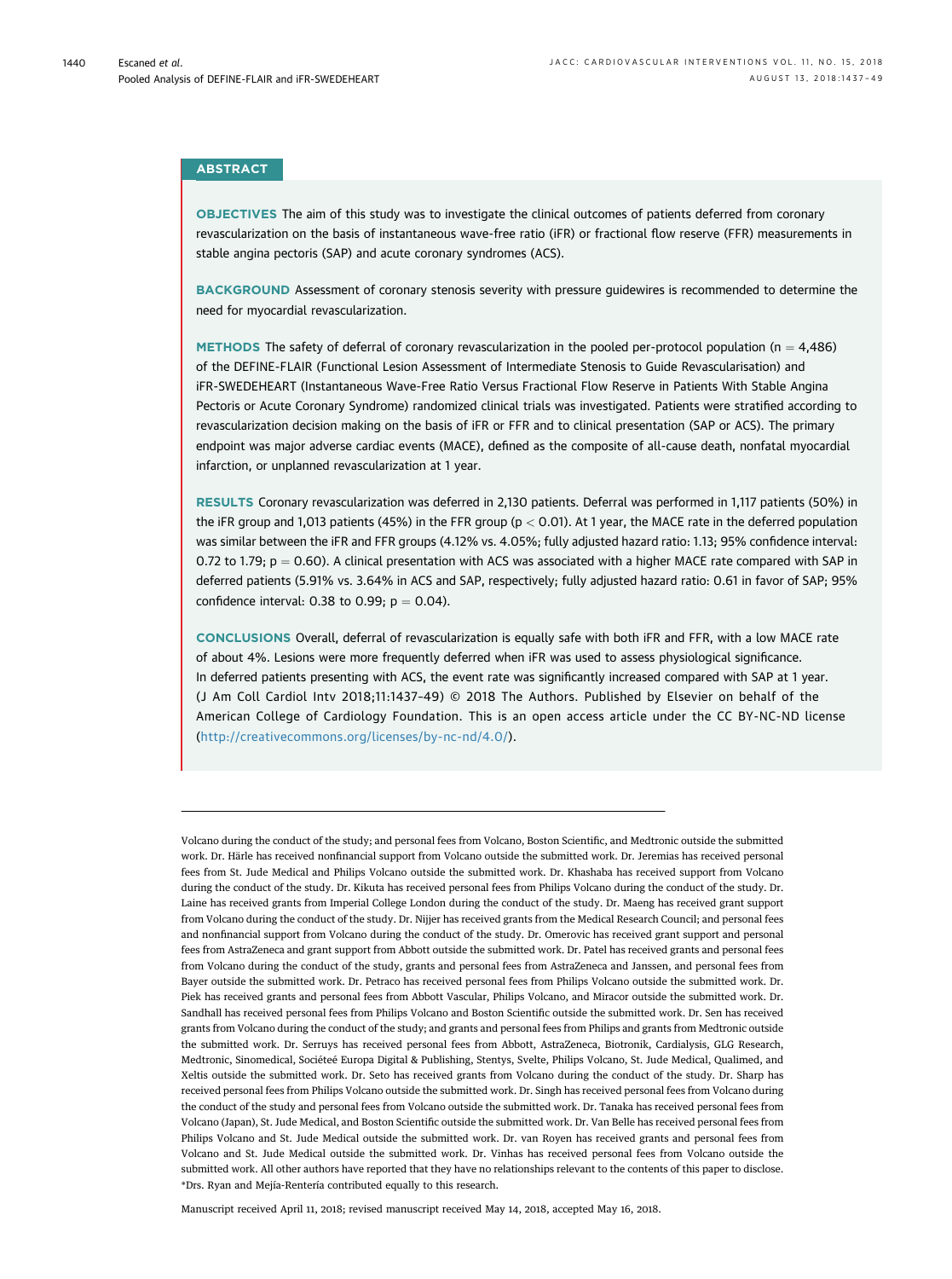**P** hysiology-guided coronary revascularization<br>is currently recommended in clinical practice<br>guidelines on the grounds of ample evidence<br>supporting its clinical value (1) Compared with angiis currently recommended in clinical practice guidelines on the grounds of ample evidence supporting its clinical value [\(1\).](#page-11-0) Compared with angiography alone, decision making using fractional flow reserve (FFR) improves patient outcomes and procedural cost efficiencies [\(2\)](#page-11-0). These benefits are due largely to deferral of myocardial revascularization in hemodynamically nonsignificant stenosis (3–[5\)](#page-11-0). The 15-year follow-up of the DEFER (Deferral vs. Performance of Percutaneous Coronary Intervention of Functionally Non-Significant Coronary Stenosis) trial, the pivotal study assessing the safety of FFR-based revascularization deferral, has shown favorable very long term outcomes [\(4\)](#page-11-0). However, the results of that study are difficult to translate into current clinical practice because of the small sample size, the use of a different FFR cutoff (0.75), and major developments in percutaneous coronary intervention (PCI) and medical therapy in the intervening 17 years [\(3\).](#page-11-0)

#### SEE PAGE 1450

Recently, 2 large randomized clinical trials, DEFINE-FLAIR (Functional Lesion Assessment of Intermediate Stenosis to Guide Revascularisation) and iFR-SWEDEHEART (Instantaneous Wave-Free Ratio Versus Fractional Flow Reserve in Patients With Stable Angina Pectoris or Acute Coronary Syndrome), compared the clinical outcomes of 4,529 patients with coronary stenoses undergoing either FFR-based or instantaneous wave-free ratio (iFR)–based revascularization, the latter a novel adenosine-free index of stenosis severity  $(6,7)$ . The combined dataset of both studies provides a unique opportunity to revisit the safety of physiology-guided deferral of revascularization in contemporary clinical practice, with the added value of depicting the predominant clinical use of FFR, which is interrogation of stenoses with intermediate angiographic severity (8–[10\).](#page-11-0)

In this study, we investigated the 1-year clinical outcomes of patients who were included in the perprotocol populations of the DEFINE-FLAIR and iFR-SWEDEHEART randomized trials. As both trials included patients with stable angina pectoris (SAP) and acute coronary syndromes (ACS), the safety of revascularization deferral in both clinical scenarios could be compared. This may shed light on conflicting reports regarding the comparable safety of revascularization deferral in patients in stable condition and in those presenting with ACS (11–[15\)](#page-11-0).

#### METHODS

STUDY DESIGN. The DEFINE-FLAIR and iFR-SWEDEHEART trial designs have been previously reported [\(6,7\)](#page-11-0). In brief, both are multicenter, prospective, randomized trials comparing clinical outcomes and cost-effectiveness of iFR- and FFR-based decision making in physiologically guided coronary revascularization. Eligible patients were randomly assigned to undergo revascularization decision making guided by either iFR or FFR. Patients enrolled in iFR-SWEDEHEART were included in the SCAAR (Swedish Coronary Angiography and Angioplasty Registry), which was used to obtain immediate and continuous feedback on processes and quality-of-care measures [\(Online Appendix\)](https://doi.org/10.1016/j.jcin.2018.05.029). Whereas iFR-SWEDEHEART had an openlabel design, DEFINE-FLAIR was a double-

blind trial with patients and follow-up teams blinded to the use of iFR or FFR. Both trials confirmed their primary hypothesis, that iFR was noninferior to FFR for major adverse cardiac events (MACE) at 1 year in patients undergoing physiologically guided revascularization decision making.

STUDY POPULATION. Our study combined and analyzed the merged populations of the DEFINE-FLAIR and iFR-SWEDEHEART randomized clinical trials. These patients had an indication for physiological assessment of at least 1 coronary lesion in which the functional severity was questionable (40% to 80% stenosis by visual assessment). This study included patients with SAP and ACS (unstable angina pectoris, non–ST-segment elevation myocardial infarction [MI], and ST-segment elevation MI). In patients with SAP, any lesion could be assessed. In patients with ACS, physiological interrogation was performed only in the nonculprit artery once the culprit vessel was revascularized. In the case of ST-segment elevation MI, nonculprit vessels were evaluated >48 h after primary PCI. Inclusion and exclusion criteria are listed in the [Online Appendix.](https://doi.org/10.1016/j.jcin.2018.05.029) In both trials, all participants provided written informed consent before enrollment.

PROCEDURE. Physiological measurements were performed in the usual manner using the same coronary pressure guidewire (Verrata, Philips Volcano, San Diego, California). Before measurement, intracoronary nitrates were administered to control vasomotor tone. Pre-specified treatment thresholds were 0.89 for iFR and 0.80 for FFR. Stenoses were revascularized with either PCI or coronary artery bypass grafting. When iFR or FFR exceeded these prespecified thresholds, treatment was deferred. Pressure drift was assessed using the pressure ratio at the catheter tip after each physiological measurement.

#### ABBREVIATIONS AND ACRONYMS

| <b>ACS</b> = acute coronary          |
|--------------------------------------|
| svndrome(s)                          |
| $CI = confidence interval$           |
| <b>FFR</b> = fractional flow reserve |
| $HR = hazard ratio$                  |
| <b>iFR</b> = instantaneous wave-free |
| ratio                                |
| <b>MACE</b> = major adverse cardiac  |
| event(s)                             |
| $MI = myocardial infarction$         |
| <b>PCI</b> = percutaneous coronary   |
| intervention                         |
| <b>SAP</b> = stable angina pectoris  |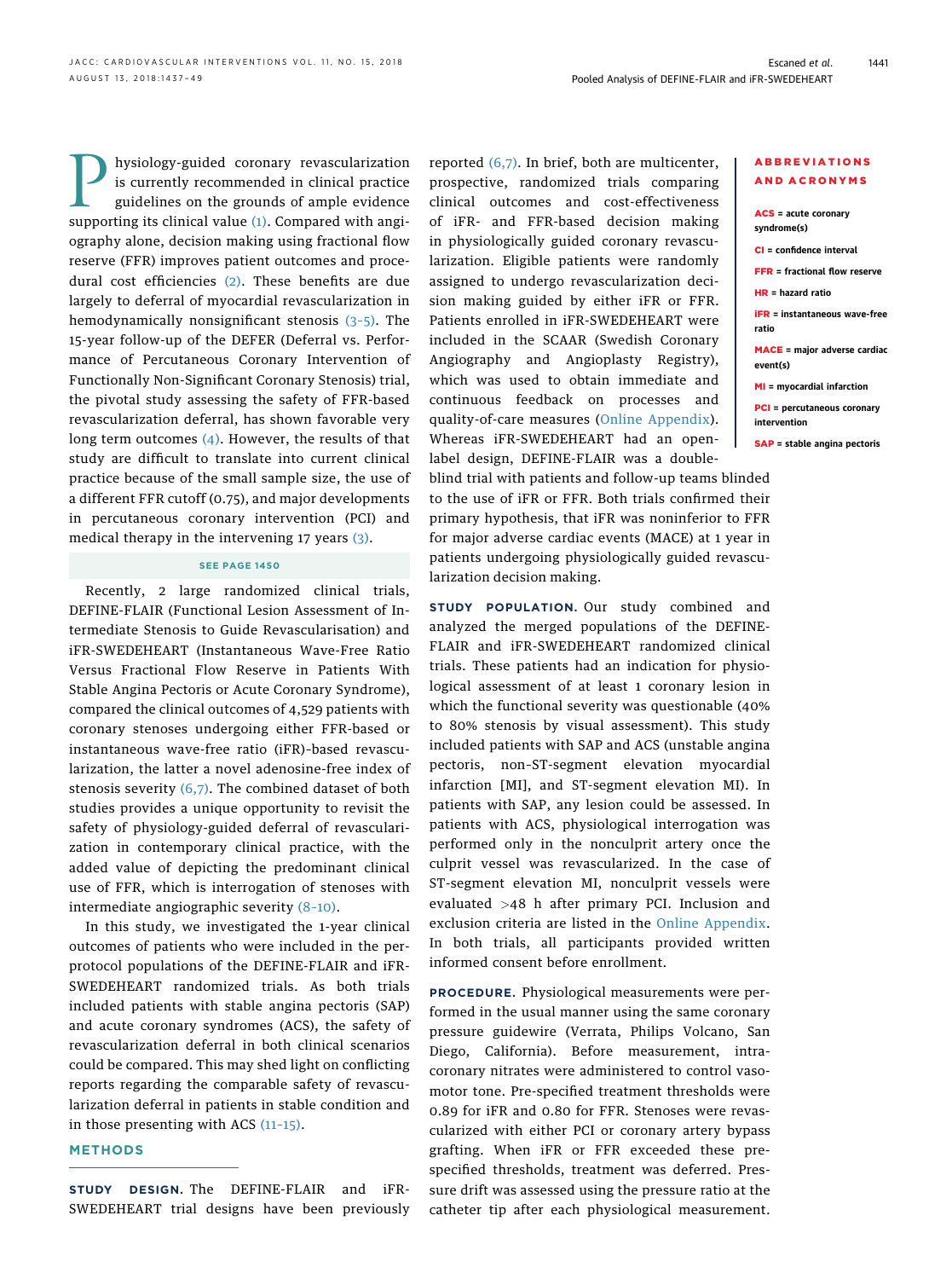<span id="page-5-0"></span>

If the pressure ratio exceeded  $\pm$ 0.02, physiological measurements were repeated. For patients assigned to FFR, hyperemia was obtained with intravenous or intracoronary hyperemic agents as previously described [\(6,7\)](#page-11-0). When multivessel revascularization was required, investigators could stage procedures within 60 days of the index measurement. Revascularization was performed according to standard clinical practice, with pharmacological therapy left to the discretion of the treating physician.

ENDPOINTS. The primary safety endpoint of the study was the composite of MACE, defined as all-cause death, nonfatal MI, or unplanned revascularization within 12 months of the index procedure. Secondary endpoints were the individual components of MACE. In both DEFINE-FLAIR and iFR-SWEDEHEART, death and MI were adjudicated with anonymized source documentation by independent clinical event adjudication committees, whose members were unaware of the group assignments. A consensus decision was made on the basis of the pre-specified endpoint definitions. Unplanned revascularization events and secondary angiographic

outcomes were adjudicated by the clinical event adjudication committee in DEFINE-FLAIR and by an independent experienced observer who was unaware of the group assignments in iFR-SWEDEHEART.

STATISTICAL ANALYSIS. The objective of this study was to compare event rates between physiological techniques (iFR vs. FFR) in patients for whom revascularization was deferred on the grounds of physiological measurements. Additionally, we investigated whether clinical presentation (SAP vs. ACS) influenced event rates and subsequently if this was modified by which physiological technique was used to guide decision making.

For MACE and its components, a time-to-event analysis was performed in the per-protocol population by Cox survival modeling. Participants who withdrew from the study before reaching 1 year of follow-up and who were event free at their last visit were censored at their time of last visit. Testing of the validity of the proportional hazards assumption was done using Schoenfeld residuals. There were no signs of violations of proportional hazards assumption.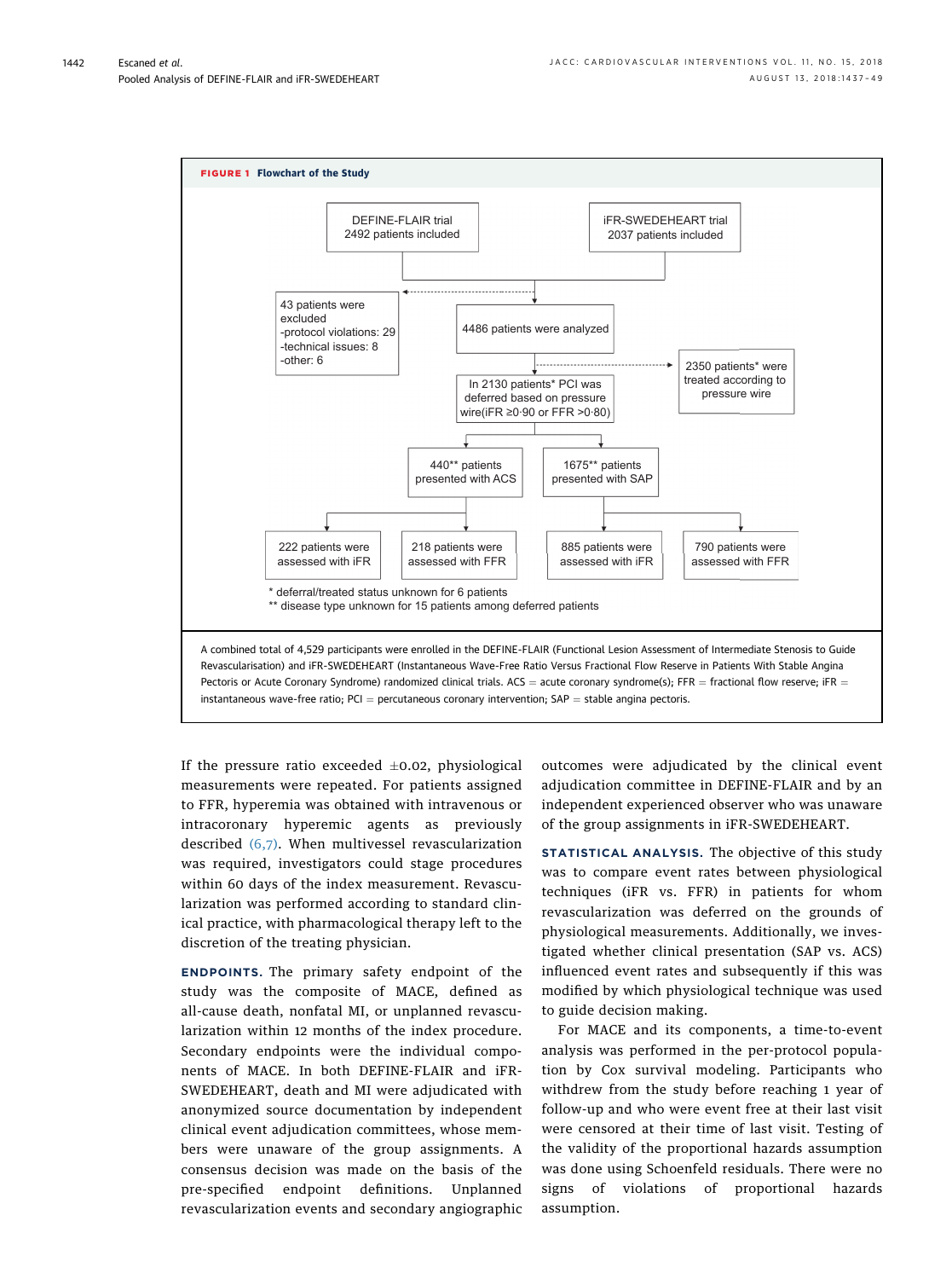<span id="page-6-0"></span>

| <b>TABLE 1 Baseline Characteristics of the Deferred Population</b>                           |                                                 |                                                |                |  |  |
|----------------------------------------------------------------------------------------------|-------------------------------------------------|------------------------------------------------|----------------|--|--|
|                                                                                              | iFR<br>$(n = 1, 117)$                           | FFR<br>$(n = 1,013)$                           | <b>p</b> Value |  |  |
| Age (yrs)                                                                                    | $66.1 \pm 10.7$                                 | $66.6 + 9.9$                                   | 0.55           |  |  |
| Male                                                                                         | 72.0 (804)                                      | 68.0 (689)                                     | 0.05           |  |  |
| Body mass index ( $\text{kg/m}^2$ )                                                          | $275 + 47$                                      | $27.5 + 5.0$                                   | 0.51           |  |  |
| Diabetes mellitus                                                                            | 21.8 (243)                                      | 24.8 (251)                                     | 0.19           |  |  |
| Hypertension                                                                                 | 71.1 (794)                                      | 71.7 (726)                                     | 0.32           |  |  |
| Hyperlipidemia                                                                               | 68.5 (765)                                      | 66.3 (672)                                     | 0.52           |  |  |
| Current smoker                                                                               | 19.0 (212)                                      | 17.8 (180)                                     |                |  |  |
| Previous MI                                                                                  | 30.1 (336)                                      | 30.4 (308)                                     | 0.09           |  |  |
| Previous PCI                                                                                 | 42.6 (476)                                      | 43.4 (440)                                     | 0.57           |  |  |
| CCS angina class<br>$\mathbf{H}$<br>Ш<br>IV                                                  | 26.8 (299)<br>32.8 (366)<br>4.8 (54)<br>1.8(20) | 22.5 (228)<br>27.9 (283)<br>7.8(79)<br>2.3(23) | < 0.01         |  |  |
| Clinical presentation<br>Acute coronary syndrome<br>Stable angina pectoris<br>No information | 19.9 (222)<br>79.2 (885)<br>0.9(10)             | 21.5(218)<br>78.0 (790)<br>0.5(5)              | 0.36           |  |  |
|                                                                                              |                                                 |                                                |                |  |  |

Values are mean  $\pm$  SD or % (n).

 $CCS =$  Canadian Cardiovascular Society; FFR = fractional flow reserve; iFR = instantaneous wave-free ratio;  $M1 = m$ yocardial infarction; PCI = percutaneous coronary intervention.

Results are reported using hazard ratios (HRs), 95% 2-sided confidence intervals (CIs), and cumulative hazard curves. Analyses were performed in an unadjusted manner as well as adjusted for the following baseline characteristics that were chosen a priori for their known associations with cardiovascular events: age, sex, body mass index, clinical presentation,

Canadian Cardiovascular Society class for grading of angina pectoris, diabetes, hypertension, hyperlipidemia, smoking status, previous MI, and previous PCI. Fully adjusted results are presented in the text and both unadjusted and fully adjusted in the tables.

#### RESULTS

STUDY POPULATION. A combined total of 4,529 participants were enrolled in both trials; 2,261 were assigned to the iFR group and 2,268 to the FFR group ([Figure 1](#page-5-0)). Data for 43 patients were excluded from the analyses because of unacceptable side effects associated with adenosine, technical issues, incorrect group assignment, or other reasons; data for the remaining 4,486 patients were included in the analyses.

BASELINE CHARACTERISTICS. In the overall study population, the mean age was 66.3 years, 26.6% of patients had diabetes mellitus, 72.2% had SAP, and 31.0% had history of MI. No differences were found in baseline characteristics between the iFR and FFR groups ([Online Table 1\)](https://doi.org/10.1016/j.jcin.2018.05.029).

Coronary revascularization was deferred in 2,130 patients. Deferral was performed in 1,117 patients (50%) in the iFR group and 1,013 patients (45%) in the FFR group ( $p < 0.01$ ). The baseline characteristics of patients deferred by iFR and FFR methods are displayed in Table 1. The iFR group included a higher proportion of male patients than the FFR group (72.0% vs. 68.0%;  $p = 0.05$ ). Canadian Cardiovascular Society grading of angina pectoris was significantly higher in the iFR group (26.8% in class I and 32.8% in



Histograms of FFR (left) and iFR (right) values in the deferred pooled patient population of the DEFINE-FLAIR and iFR-SWEDEHEART randomized clinical trials. Abbreviations as in [Figure 1](#page-5-0).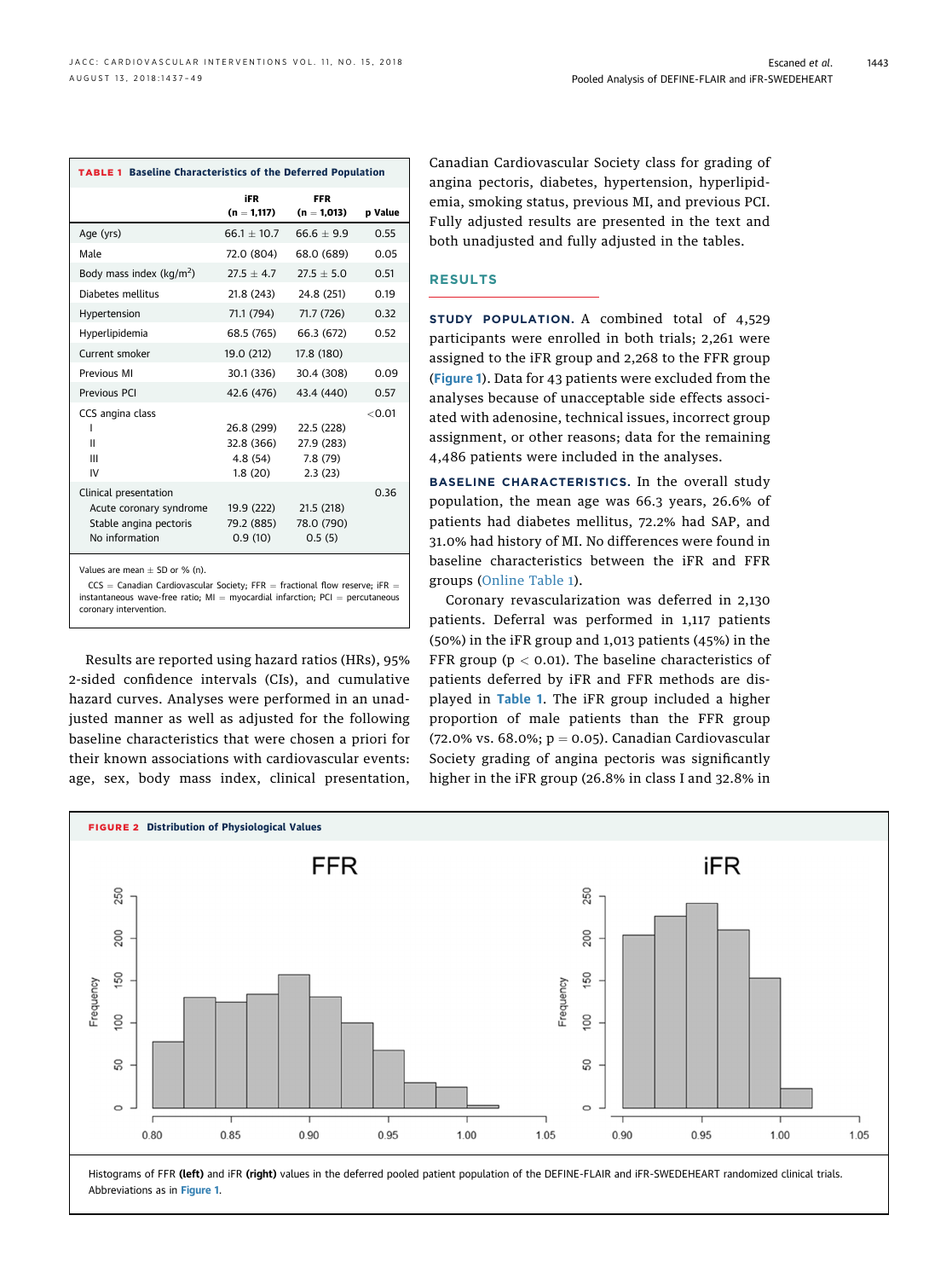<span id="page-7-0"></span>

| <b>TABLE 2</b> Procedural Characteristics of the Deferred Population                          |                       |                             |         |  |  |
|-----------------------------------------------------------------------------------------------|-----------------------|-----------------------------|---------|--|--|
|                                                                                               | iFR<br>$(n = 1, 117)$ | <b>FFR</b><br>$(n = 1,013)$ | p Value |  |  |
| Site of access<br>Radial                                                                      | 76.2 (851)            | 75.2 (762)                  | 0.60    |  |  |
| Procedure time (min)<br>Median<br>Interguartile range                                         | 30<br>$20 - 45$       | 34<br>$24 - 48$             | 0.02    |  |  |
| Total number of vessels<br>evaluated                                                          | 1.478                 | 1,317                       |         |  |  |
| Mean iFR/FFR value                                                                            | $0.95 + 0.03$         | $0.89 + 0.05$               |         |  |  |
| Values are % (n) or mean $\pm$ SD, unless otherwise indicated.<br>Abbreviations as in Table 1 |                       |                             |         |  |  |

class II) than in the FFR group (22.5% in class I and 27.9% in class II) ( $p < 0.01$  for the difference between groups). The remaining baseline characteristics were otherwise well balanced between the iFR- and FFRdeferred groups.

When the deferred population was stratified according to clinical presentation, overall less lesions were deferred in ACS compared with clinical presentation with SAP (36% vs. 50%;  $p < 0.001$ ). In SAP, more lesions were deferred with iFR than FFR (55% vs. 48%; p < 0.001). In ACS, deferral rates were similar for both iFR and FFR guidance (36% vs. 36%;  $p = 0.91$ ).

PROCEDURAL CHARACTERISTICS. In the deferred population, mean iFR was 0.95  $\pm$  0.03 and mean FFR was 0.89  $\pm$  0.05. The distribution of iFR and FFR values is displayed in [Figure 2](#page-6-0). The procedural characteristics for the deferred populations are displayed in **Table 2.** The numbers of physiological evaluations per patient were 1.32  $\pm$  0.67 for iFR and 1.30  $\pm$  0.62 for FFR ( $p = 0.67$ ). Total procedure time was significantly shorter in the iFR group (median 30 min; interquartile

TABLE 3 Time-to-Event Analysis for Major Adverse Cardiac Events and Their Components According to Clinical Presentation (Stable Angina Pectoris Versus Acute Coronary Syndromes) in Deferred Patients

|                                |                                         |           | <b>SAP vs. ACS</b>                          |                                             |         |
|--------------------------------|-----------------------------------------|-----------|---------------------------------------------|---------------------------------------------|---------|
|                                | <b>SAP</b><br>$(n = 1,675)$ $(n = 440)$ | ACS       | <b>Unadiusted HR</b><br>(95% CI)            | <b>Fully Adiusted</b><br><b>HR (95% CI)</b> | p Value |
| MACE                           | 3.64(61)                                |           | 5.91 (26) 0.62 (0.39-0.99) 0.61 (0.38-0.99) |                                             | 0.04    |
| All-cause death                | 0.66(11)                                | 1.36(6)   | $0.50(0.19-1.36)$                           | $0.44(0.16-1.23)$                           | 0.12    |
| Cardiovascular death           | 0.18(3)                                 | 0.45(2)   | $0.41(0.07-2.45)$                           | $0.21(0.02-1.71)$                           | 0.14    |
| Noncardiovascular death        | 0.48(8)                                 | 0.91(4)   | $0.55(0.16-1.82)$                           | $0.46(0.13-1.59)$                           | 0.22    |
| Myocardial infarction          | 0.90(15)                                | 2.50(11)  | $0.34(0.16-0.76)$ 0.36 $(0.16-0.79)$        |                                             | 0.01    |
| Unplanned<br>revascularization | 2.87 (48)                               | 3.64 (16) | $0.81(0.46-1.43)$ $0.83(0.46-1.49)$         |                                             | 0.53    |

Values are % (n), unless otherwise indicated.

 $ACS = acute \text{ coronary syndrome(s)}; \text{Cl} = \text{confidence interval}; \text{HR} = \text{hazard ratio}; \text{MACE} = \text{major adverse cardiac}$  $event(s)$ ;  $SAP = stable$  angina pectoris.

range: 20 to 45 min) than in the FFR group (median 34 min; interquartile range: 24 to 48 min) ( $p = 0.02$ ).

PRIMARY ENDPOINT AND COMPONENTS. There was no censoring before 12 months in iFR-SWEDEHEART; 150 patients (6.1% of 2,467) in DEFINE-FLAIR voluntarily withdrew from the study before 12 months and were censored at the time of their last visit. In the overall study population, at 1 year, the primary endpoint had occurred in 145 of 2,240 patients (6.47%) in the iFR group and in 144 of 2,246 (6.41%) in the FFR group (unadjusted HR: 1.03; 95% CI: 0.81 to 1.31;  $p = 0.81$ ) [\(Online Figure 1](https://doi.org/10.1016/j.jcin.2018.05.029)). No significant differences were noted in terms of the components of the primary endpoint in both study arms ([Online](https://doi.org/10.1016/j.jcin.2018.05.029) [Table 2](https://doi.org/10.1016/j.jcin.2018.05.029)). The number of deaths from any cause at 12 months did not differ significantly between the iFR group (36 deaths, including 15 from cardiovascular causes) and the FFR group (25 deaths, including 10 from cardiovascular causes) ( $p = 0.14$ ). The rates of nonfatal MI and unplanned revascularization did not differ significantly between the 2 groups.

When stratified according to clinical presentation, the overall MACE rate in patients with ACS (7.7%) was higher than in patients with SAP (6.0%) (fully adjusted HR: 0.72 in favor of SAP; 95% CI: 0.55 to 0.93;  $p = 0.01$ ) ([Online Table 3](https://doi.org/10.1016/j.jcin.2018.05.029)). In the deferred population, this difference was driven mainly by a higher 1-year MACE rate among the deferred patients with ACS (26 of 440 [5.9%]) compared with deferred patients with SAP (61 of 1,675 [3.6%]) (fully adjusted HR: 0.61 in favor of SAP; 95% CI: 0.38 to 0.99;  $p = 0.04$ ) (Table 3).

In the deferred population, at 1 year, the primary endpoint occurred in 46 of 1,117 patients (4.12%) in the iFR group and in 41 of 1,013 patients (4.05%) in the FFR group (fully adjusted HR: 1.13; 95% CI: 0.72 to 1.79;  $p = 0.60$ ) ([Figure 3](#page-8-0)). The HRs for the individual components of MACE for iFR- versus FFR-guided deferral are displayed in [Table 4](#page-8-0). Unplanned revascularization was the biggest contributor numerically to the total MACE rate for both iFR- and FFR-deferred groups (2.78% and 3.26%, respectively;  $p = 0.63$ ). There were no significant differences in the components of MACE between the 2 physiological techniques.

Within the deferred group, the MACE rate was more influenced by clinical presentation in patients evaluated with FFR (unadjusted HR: 0.52 in favor of SAP; 95% CI: 0.27 to 1.00;  $p < 0.05$ ) than in those evaluated with iFR (unadjusted HR: 0.74 in favor of SAP; 95% CI: 0.38 to 1.43;  $p = 0.37$ ) ([Table 5](#page-9-0)), with a statistically nonsignificant interaction ([Figure 4](#page-9-0)). The effect of clinical presentation on MI rate was more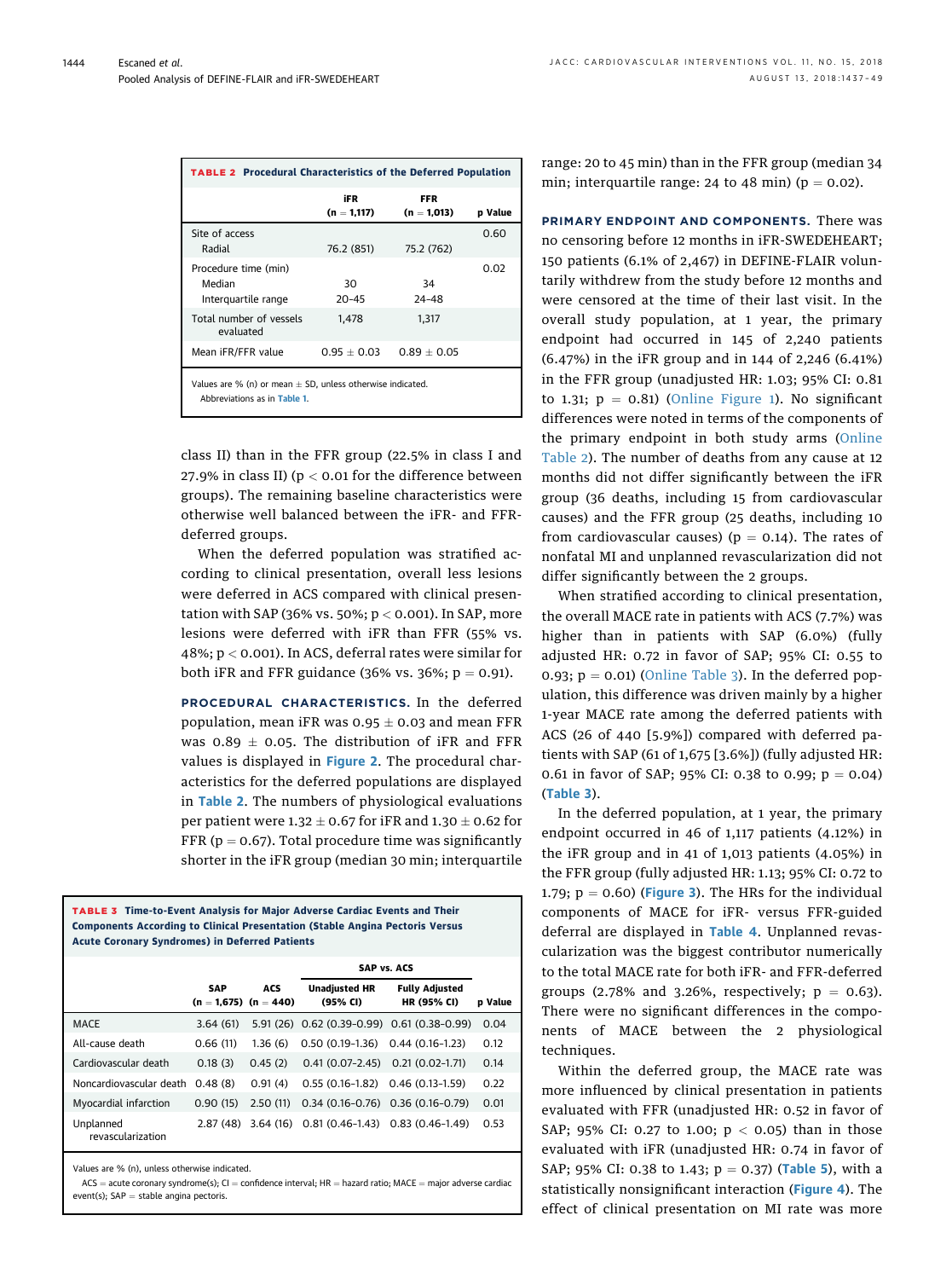<span id="page-8-0"></span>marked in the FFR group (unadjusted HR: 0.28 in favor of SAP; 95% CI: 0.09 to 0.88) than in the iFR group (unadjusted HR: 0.42 in favor of SAP; 95% CI: 0.14 to 1.27), but the interaction was not statistically significant.

#### **DISCUSSION**

The present study demonstrates that the revascularization of intermediate stenoses in patients with SAP can be safely deferred on the grounds of iFR or FFR measurements. In patients with ACS, deferral was associated with more cardiovascular events at followup, compared to patients with SAP.

### DEFERRAL OF REVASCULARIZATION: A KEY ASPECT

OF PHYSIOLOGY-GUIDED REVASCULARIZATION Physiology-guided revascularization is the current main application of coronary physiology in the catheterization laboratory. It aims to improve patient outcomes by restricting revascularization to stenoses that cause myocardial ischemia [\(2,16\).](#page-11-0) Because coronary angiography is an inadequate diagnostic tool for estimating functional stenosis severity, particularly in intermediate stenoses [\(17\),](#page-12-0) the predominant role of intracoronary physiology is to serve as a gatekeeper to revascularization in intermediate stenoses [\(18\).](#page-12-0)

The pivotal DEFER trial, in which 92 of the 325 patients included were randomized to PCI deferral, consolidated the concept that FFR-based post-ponement of revascularization is safe [\(3\)](#page-11-0). However, translation of the trial to contemporary clinical practice is hampered not only by the fact that the 0.75 FFR cutoff in the study has been abandoned from treatment guidelines but also primarily by the evolution of treatment over the past 20 years: balloon angioplasty as a stand-alone therapy has virtually been abandoned, drug-eluting stents have been developed, and more potent antiplatelet agents and other medical therapies have become available. Furthermore, subsequent randomized studies such as the FAME (Fractional Flow Reserve Versus Angiography for Multivessel Evaluation) trial, although performed in the stent era, were conducted in study populations that do not align with guidelines for the recommended use of coronary physiology to guide decision making. Mean FFR in FAME was 0.71, while FFR in DEFINE-FLAIR and iFR-SWEDEHEART studies was close to the 0.80 cutoff, which is in agreement with all other contemporary registries and trials  $(8-10)$  $(8-10)$ .

In the FAME trial, 513 lesions were deferred in 509 patients. At 2 years, 1.8% of patients had presented



with MI, and 10.4% required repeat revascularization [\(19\)](#page-12-0). In the FAME II trial, 166 registry patients (those with FFR >0.80) were followed up. At 2 years, 9% of patients had reached the primary endpoint. Looking at the components of the primary endpoint, the mortality rate was 1.2%, the MI rate 5.4%, and the urgent revascularization rate 5.4% [\(16\).](#page-12-0) Ahn et al. [\(20\)](#page-12-0) enrolled 5,846 patients in a prospective multicenter study from 2009 to 2015 who had revascularization guided by FFR (6,468 deferred lesions, 2,165 treated lesions). In this study, the risk for cardiac events in deferred lesions, at a median

|                                  |           |                                           | <b>IFR vs. FFR</b>                          |                                      |         |
|----------------------------------|-----------|-------------------------------------------|---------------------------------------------|--------------------------------------|---------|
|                                  | iFR       | <b>FFR</b><br>$(n = 1,117)$ $(n = 1,013)$ | <b>Unadjusted</b><br><b>HR (95% CI)</b>     | <b>Fully Adjusted</b><br>HR (95% CI) | p Value |
| MACE                             | 4.12 (46) | 4.05(41)                                  | $1.05(0.69-1.60)$                           | 1.13 (0.72-1.79)                     | 0.60    |
| All-cause death                  | 0.98(11)  | 0.59(6)                                   | $1.68(0.62 - 4.55)$                         | $2.21(0.68 - 7.13)$                  | 0.19    |
| Cardiovascular death             | 0.36(4)   | 0.10(1)                                   |                                             | 3.66 (0.41-32.76) 2.53 (0.23-28.32)  | 0.45    |
| Noncardiovascular death 0.63 (7) |           | 0.49(5)                                   | $1.29(0.41-4.05)$ $2.04(0.51-8.13)$         |                                      | 0.31    |
| Myocardial infarction            | 1.16(13)  | 1.28(13)                                  | $0.99(0.45-2.18)$ 1.00 $(0.44-2.28)$        |                                      | 1.00    |
| Unplanned<br>revascularization   | 2.78(31)  |                                           | 3.26 (33) 0.86 (0.53-1.40) 0.88 (0.52-1.49) |                                      | 0.63    |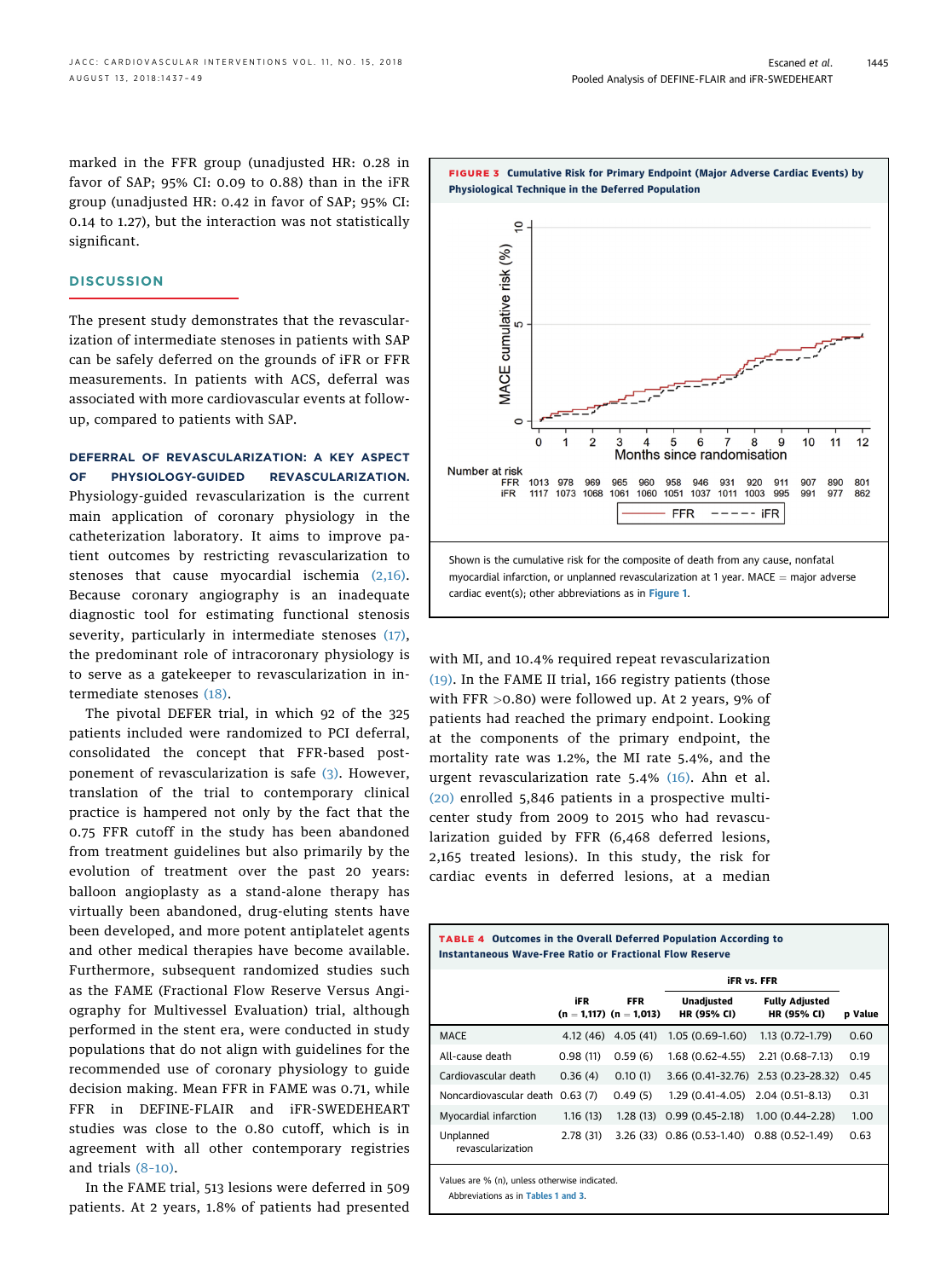| <b>Physiological Technique</b>                                                       |                                  |                                  |                                                                 |            |                               |
|--------------------------------------------------------------------------------------|----------------------------------|----------------------------------|-----------------------------------------------------------------|------------|-------------------------------|
|                                                                                      | <b>SAP</b><br>$(n = 1,675)$      | <b>ACS</b><br>$(n = 440)$        | <b>SAP vs. ACS</b><br><b>Unadjusted HR</b><br>(95% CI)          | p<br>Value | <b>Interaction</b><br>p Value |
| <b>MACE</b><br><b>FFR</b><br>iFR                                                     | 3.64(61)<br>3.42(27)<br>3.84(34) | 5.91(26)<br>6.42(14)<br>5.41(12) | $0.62(0.39-0.99)$<br>$0.52(0.27-1.00)$<br>$0.74(0.38-1.42)$     | 0.04       | 0.46                          |
| All-cause death<br><b>FFR</b><br>iFR                                                 | 0.66(11)<br>0.51(4)<br>0.79(7)   | 1.36(6)<br>0.92(2)<br>1.80(4)    | $0.50(0.19-1.36)$<br>$0.57(0.10-3.13)$<br>$0.46(0.13-1.57)$     | 0.17       | 0.83                          |
| Cardiovascular death<br><b>FFR</b><br><b>iFR</b>                                     | 0.18(3)<br>0.00(0)<br>0.34(3)    | 0.45(2)<br>0.46(1)<br>0.45(1)    | $0.41(0.07 - 2.45)$<br>$0.78(0.08-7.52)$                        | 0.33       |                               |
| Noncardiovascular<br>death<br><b>FFR</b><br>iFR                                      | 0.48(8)<br>0.51(4)<br>0.45(4)    | 0.91(4)<br>0.46(1)<br>1.35(3)    | $0.55(0.16-1.82)$<br>$1.14(0.13-10.24)$<br>$0.35(0.08-1.56)$    | 0.32       | 0.38                          |
| Myocardial infarction<br><b>FFR</b><br>iFR                                           | 0.90(15)<br>0.89(7)<br>0.90(8)   | 2.50(11)<br>2.75(6)<br>2.25(5)   | $0.34(0.16 - 0.76)$<br>$0.28(0.09 - 0.88)$<br>$0.42(0.14-1.27)$ | 0.01       | 0.64                          |
| Urgent revascularization<br><b>FFR</b><br><b>iFR</b>                                 | 2.87(48)<br>2.78(22)<br>2.94(26) | 3.64(16)<br>5.05(11)<br>2.25(5)  | $0.81(0.46-1.43)$<br>$0.56(0.27-1.16)$<br>1.36 (0.52-3.53)      | 0.47       | 0.15                          |
| Values are % (n), unless otherwise indicated.<br>Abbreviations as in Tables 1 and 3. |                                  |                                  |                                                                 |            |                               |

<span id="page-9-0"></span>TABLE 5 Outcomes in the Overall Deferred Population According to Clinical Presentation (Stable Angina Pectoris Versus Acute Coronary Syndrome) and Effect Modification by

> follow-up of 1.9 years, was linearly associated with FFR values. When FFR was >0.70, the higher the FFR value, the lower the incidence of cardiac events. However, contemporary evidence supporting the safety of FFR-based revascularization deferral is

based largely on registry data, not randomized clinical trials comparing outcomes in patients with ACS compared with those with SAP.

#### DEFERRAL OF REVASCULARIZATION WITH EITHER

FFR OR IFR. The recently published DEFINE-FLAIR and iFR-SWEDEHEART trials demonstrated that iFR is noninferior to FFR in terms of clinical outcomes associated with ischemia-driven revascularization [\(6,7\).](#page-11-0) These trials provide the first opportunity to assess the validity of PCI deferral with a pressure-derived index of stenosis severity other than FFR. Of note, both studies consistently demonstrated that fewer stenoses were deemed hemodynamically significant when iFR was used. As this implies a higher rate of PCI deferral when iFR is used as a diagnostic tool, comparing the outcomes of patients who had iFR or FFR determined PCI deferral is an objective of the utmost clinical importance.

Overall, iFR and FFR are equally safe in deferring revascularization, with event rates in our study of 4.12% and 4.05%, respectively (fully adjusted HR: 1.13; 95% CI: 0.72 to 1.79;  $p = 0.60$ ). These event rates, at 1-year follow-up, are virtually one-half of those reported for deferred patients in the DEFER trial (8%) [\(3\),](#page-11-0) reflecting the evolution of interventional and medical therapy.

DEFERRAL OF REVASCULARIZATION IN PATIENTS WITH ACS. The evidence supporting the safety of deferral of PCI in patients with ACS on the basis of





Shown is the cumulative risk for the composite of death from any cause, nonfatal myocardial infarction, or unplanned revascularization at 1 year, stratified according to clinical presentation with either stable angina pectoris (SAP) or acute coronary syndrome (ACS). Data for fractional flow reserve (FFR) (left) and instantaneous wavefree ratio (iFR) (right) are displayed.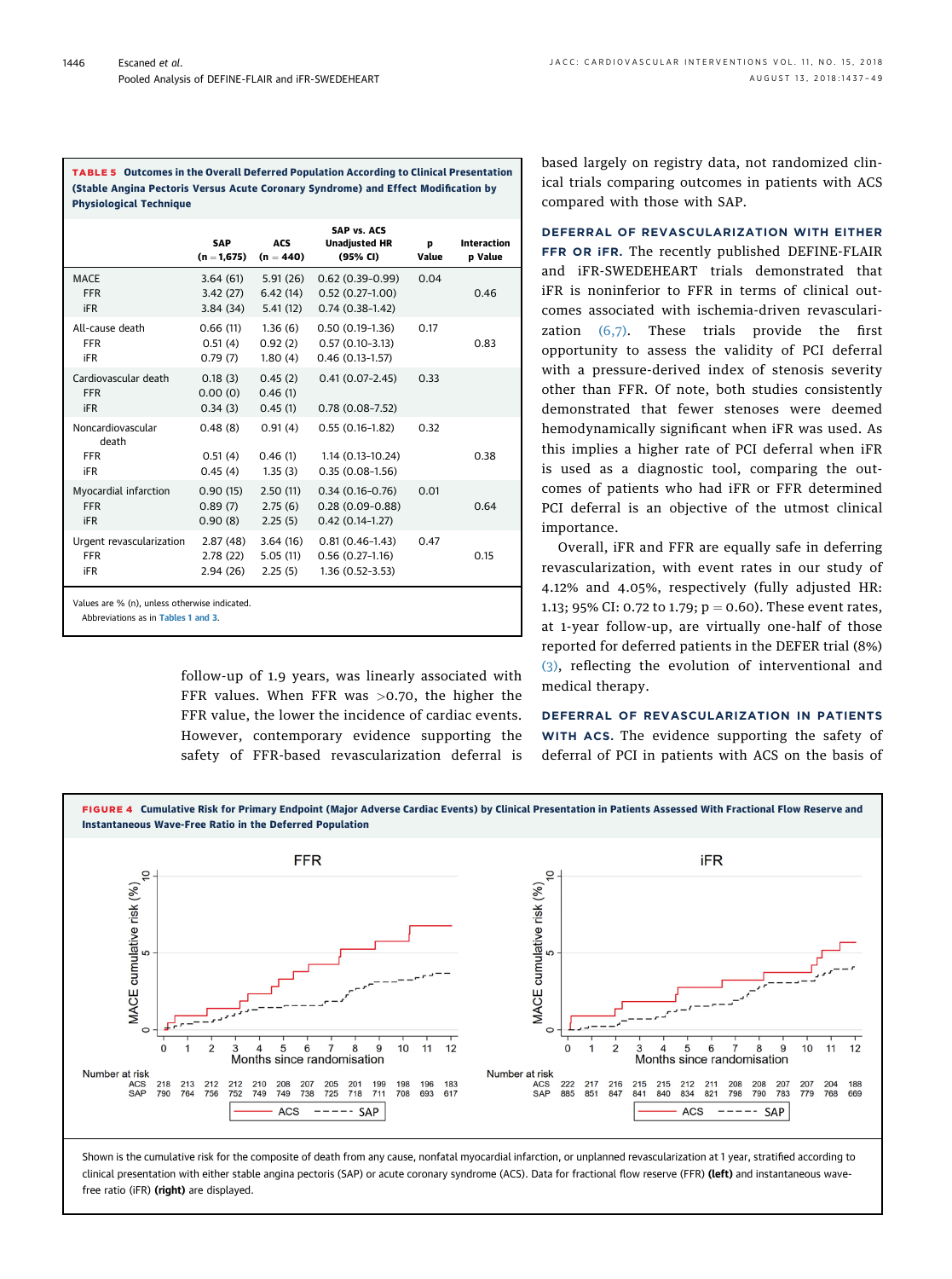pressure-derived measurements is limited. The conclusions of the DEFER trial, based on patients with SAP, are therefore not applicable in contemporary clinical practice, in which ACS is a very common indication for PCI. A substudy of the FAME trial documented a higher prevalence of 2-year MACE in 150 patients with ACS who had physiology-guided PCI performed (21.3%), compared with 359 patients with SAP included in the trial (16.4%); importantly, that study did not report separately the outcomes of deferred patients according to clinical presentation [\(21\).](#page-12-0) Recent randomized trials addressing the safety of FFR-guided revascularization of nonculprit stenoses in patients with ACS and multivessel disease [\(11,12\)](#page-11-0) have focused only on the ACS subset, not comparing the long-term outcomes with patients with SAP when revascularization is deferred on the basis of FFR [\(2,16\).](#page-11-0) Furthermore, these trials included small numbers of patients presenting with non–STsegment elevation MI, therefore contributing to the paucity of data on this important topic. A further limitation is that much evidence in this population comes from observational data rather than randomized clinical trials.

The present analysis confirms that among patients who had revascularization deferred, those presenting with ACS had a higher 1-year MACE rate than those presenting with SAP (5.91% vs. 3.64%; fully adjusted HR: 0.61; 95% CI: 0.38 to 0.99;  $p = 0.04$ ) ([Table 3](#page-7-0)). These findings are in agreement with recently reported studies [\(13,14\)](#page-12-0). Hakeem et al. [\(14\)](#page-12-0) found that FFR-based deferral of PCI in patients with ACS was associated with a more than 2-fold increase in the combined endpoint of MI or target vessel revascularization at 3.4-year follow-up compared with patients with SAP (23% vs. 11%, respectively,  $p < 0.0001$ ). Masrani Mehta et al.  $(13)$ reported similar findings in a retrospective analysis of a series of 674 patients, of whom 334 presented with ACS. At a mean follow-up of 4.5 years, patients with ACS had a significantly higher MACE rate than those with SAP (32% vs. 23%, respectively,  $p = 0.02$ ). Lee et al.  $(15)$  reported, as part of a prospective, international registry on FFR use, the long-term outcomes (mean 2.1 years) after FFRbased deferral of revascularization in 1,596 patients, of whom 301 presented with ACS. Deferral of revascularization in nonculprit stenoses in patients with ACS ( $n = 409$ ) was associated with a more than 2-fold increase in MACE compared with deferral of stenoses in patients with SAP (adjusted HR: 2.97; 95% CI: 1.33 to 7.17;  $p = 0.026$ ). Clinical

presentation with ACS was identified in a multivariate Cox model as the most powerful independent predictor of MACE after FFR-based intervention deferral (adjusted HR: 2.74; 95% CI: 1.13 to 6.64;  $p = 0.026$ ). In contrast, our findings are not concordant with those obtained in the pooled population of 2 separate registries, including 1,983 patients, of whom 533 presented with ACS [\(22\)](#page-12-0). At 1-year follow-up, FFR-based deferral was associated with similar MACE rates in patients presenting with ACS and SAP (8.0% vs. 8.5% with ACS and SAP, respectively;  $p = 0.83$ ). Of note, MACE rates in that registry were markedly higher than in our study, particularly in patients with SAP (8.5% vs. 3.6% in our study).

INFLUENCE OF CLINICAL PRESENTATION ON THE SAFETY OF PRESSURE-DERIVED INDEXES OF STENOSIS SEVERITY. Whether the observed higher event rates among patients with ACS are due to their inherent higher risk or to inadequate stenosis assessment with pressure guidewires is unclear. From contemporary trial data [\(23\)](#page-12-0) patients presenting with ACS have increased cardiovascular risk after stabilization, with respective 1-year rates of MI and death of 5.8% and 2.4%.

In our analysis, we found that MACE in deferred patients with ACS were driven largely by coronary revascularization, although both MI and death also contributed. This might provide indirect support for the concept that in patients with ACS, pressurebased indexes do not consistently identify the stenoses for which revascularization can be safely deferred. Furthermore, other studies have reported repeat revascularization as an important contributor to MACE in patients presenting with ACS who had revascularization deferred on the grounds of FFR interrogation (13–[15\).](#page-12-0) As we did not assess the characteristics of the atheromatous plaques in nonculprit vessels in patients with ACS, an increased risk attributable to vulnerable lesions in these patients cannot be ruled out. Such risk might be amplified by the presence of systemic inflammation, which has been documented in patients with ACS [\(24\).](#page-12-0)

The excess of risk for physiology-based stenosis deferral in patients with ACS may reflect the substantially different physiological conditions found in these patients from those in patients with SAP. Although FFR has been extensively validated as a clinical tool in patients with SAP, its value in patients with ACS is less well described. Microcirculatory vasodilation during hyperemia can be transiently blunted in the acute phase of ACS, affecting also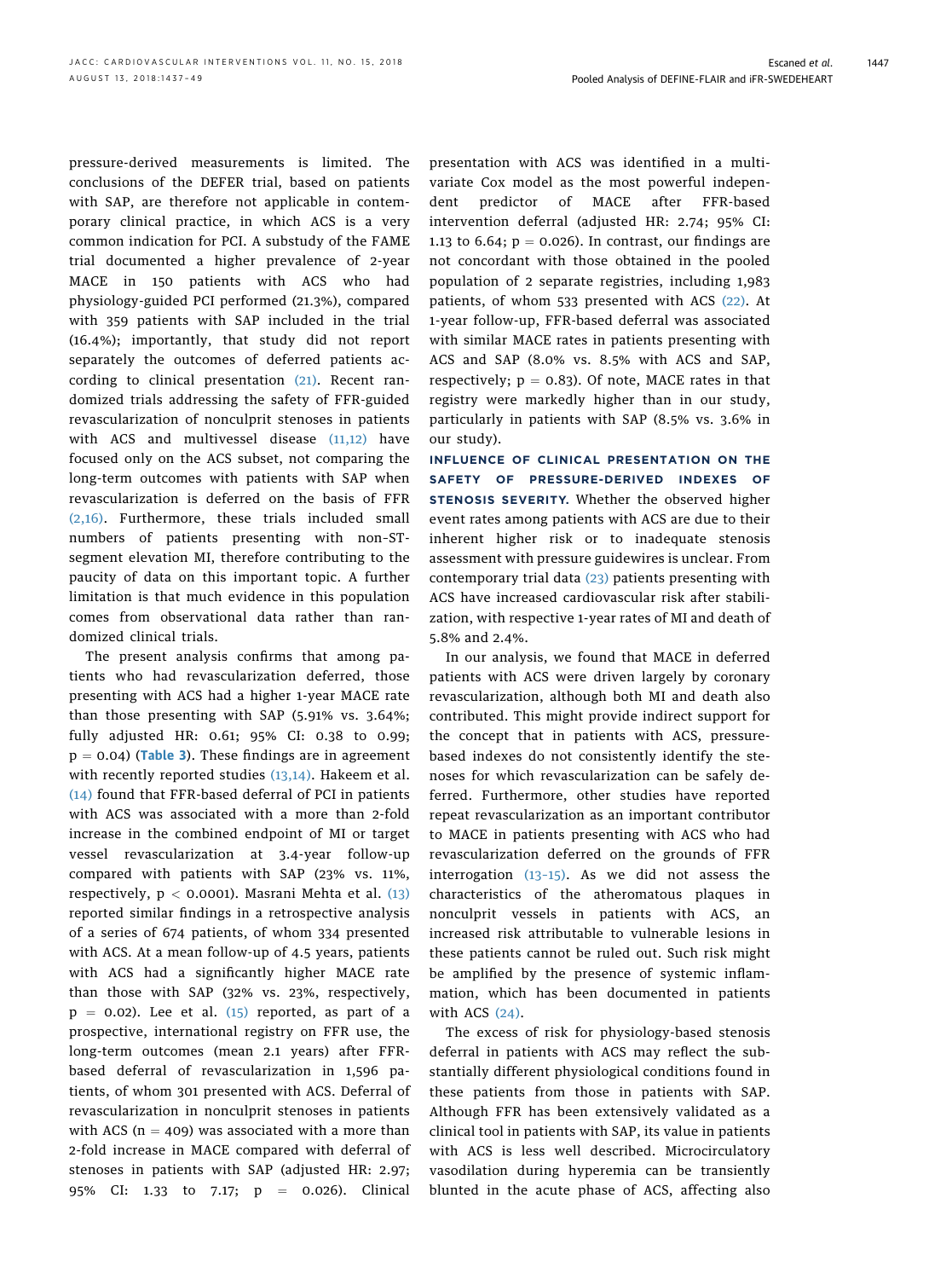<span id="page-11-0"></span>myocardial territories remote to those subtended by nonculprit stenoses [\(25\)](#page-12-0). We explored whether iFR or FFR resulted in better long-term outcomes of stenosis deferral in patients with ACS. However, the negative outcome associated with ACS presentation on 1-year outcomes after revascularization deferral was not significantly influenced by the use of either iFR or FFR, even when the individual components of MACE were analyzed separately. Numerically, we observed higher rates of MACE in the ACS compared with SAP cohort among patients deferred with FFR. This difference in rates was less pronounced in patients deferred with iFR.

STUDY LIMITATIONS. This was a nonrandomized subset of 2 prospective randomized trials, but the results have been fully adjusted for baseline clinical characteristics. Both iFR and FFR are continuous variables, which were reported and acted in a dichotomous manner (i.e., treat or do not treat if below or above a threshold), and therefore relevant clinical information is omitted from the decisionmaking process. In DEFINE-FLAIR, both the patients and the treating physicians remained blinded to group assignments, whereas in iFR-SWEDEHEART, both were aware of the group assignment.

#### **CONCLUSIONS**

Overall, deferral of revascularization is equally safe with both iFR and FFR, with a low MACE rate of approximately 4%. Lesions were more frequently deferred when iFR was used to assess physiological stenosis significance. Deferral of patients with ACS is associated with a significant increase in event rates at 1 year compared with patients with SAP.

ADDRESS FOR CORRESPONDENCE: Dr. Justin E. Davies, Hammersmith Hospital, Imperial College NHS Trust, Du Cane Road, London, W12 0HS, United Kingdom. E-mail: [justindavies@heart123.com](mailto:justindavies@heart123.com).

#### **PERSPECTIVES**

WHAT IS KNOWN? DEFINE-FLAIR and IFR-SWEDEHEART are the largest coronary physiology clinical outcome trials ever conducted. Within the trials, overall MACE rates at 1 year were similar for both iFR- and FFR-guided populations. However, the clinical outcomes of patients who had coronary revascularization deferred on the basis of iFR or FFR measurements, and the influence of clinical presentation (SAP and ACS) on outcomes, are unknown.

WHAT IS NEW? Despite a higher rate of deferral with iFR, clinical outcomes for both iFR- and FFRdeferred populations were similar at 1 year. This indicates that deferral of coronary revascularization by either iFR or FFR methods is equally safe. However, deferral of patients with ACS was associated with a significant increase in event rates at 1 year compared with patients with SAP.

WHAT IS NEXT? Reporting of longer term clinical outcomes from the DEFINE-FLAIR and iFR-SWEDEHEART trials are awaited. Furthermore, analyses of key substudy populations of clinical interest are ongoing.

#### REFERENCES

1. [Windecker S, Kohl P, Alfonso S, et al. 2014 ESC/](http://refhub.elsevier.com/S1936-8798(18)31143-9/sref1) [EACTS guidelines on myocardial revascularization.](http://refhub.elsevier.com/S1936-8798(18)31143-9/sref1) [Eur Heart J 2014;35:2541](http://refhub.elsevier.com/S1936-8798(18)31143-9/sref1)–619.

2. [Tonino PAL, De Bruyne B, Pijls NHJ, et al.](http://refhub.elsevier.com/S1936-8798(18)31143-9/sref2) Fractional fl[ow reserve versus angiography for](http://refhub.elsevier.com/S1936-8798(18)31143-9/sref2) [guiding percutaneous coronary intervention.](http://refhub.elsevier.com/S1936-8798(18)31143-9/sref2) [N Engl J Med 2009;360:213](http://refhub.elsevier.com/S1936-8798(18)31143-9/sref2)–24.

3. [Bech GJ, De Bruyne B, Pijls NH, et al. Fractional](http://refhub.elsevier.com/S1936-8798(18)31143-9/sref3) fl[ow reserve to determine the appropriateness of](http://refhub.elsevier.com/S1936-8798(18)31143-9/sref3) [angioplasty in moderate coronary stenosis: a ran](http://refhub.elsevier.com/S1936-8798(18)31143-9/sref3)[domized trial. Circulation 2001;103:2928](http://refhub.elsevier.com/S1936-8798(18)31143-9/sref3)–34.

4. [Zimmermann FM, Ferrara A, Johnson NP, et al.](http://refhub.elsevier.com/S1936-8798(18)31143-9/sref4) [Deferral vs. performance of percutaneous coro](http://refhub.elsevier.com/S1936-8798(18)31143-9/sref4)[nary intervention of functionally non-signi](http://refhub.elsevier.com/S1936-8798(18)31143-9/sref4)ficant [coronary stenosis: 15-year follow-up of the](http://refhub.elsevier.com/S1936-8798(18)31143-9/sref4) [DEFER trial. Eur Heart J 2015;36:3182](http://refhub.elsevier.com/S1936-8798(18)31143-9/sref4)–8.

5. [Arbab-Zadeh A. Fractional](http://refhub.elsevier.com/S1936-8798(18)31143-9/sref5) flow reserve-guided [percutaneous coronary intervention is not a valid](http://refhub.elsevier.com/S1936-8798(18)31143-9/sref5) [concept. Circulation 2014;129:1871](http://refhub.elsevier.com/S1936-8798(18)31143-9/sref5)–8.

6. [Davies JE, Sen S, Dehbi H-M, et al. Use of](http://refhub.elsevier.com/S1936-8798(18)31143-9/sref6) [the instantaneous wave-free ratio or fractional](http://refhub.elsevier.com/S1936-8798(18)31143-9/sref6) fl[ow reserve in PCI. N Engl J Med 2017;376:](http://refhub.elsevier.com/S1936-8798(18)31143-9/sref6) [1824](http://refhub.elsevier.com/S1936-8798(18)31143-9/sref6)–34.

7. [Götberg M, Christiansen EH, Gudmundsdottir IJ,](http://refhub.elsevier.com/S1936-8798(18)31143-9/sref7) [et al. Instantaneous wave-free ratio versus frac](http://refhub.elsevier.com/S1936-8798(18)31143-9/sref7)tional fl[ow reserve to guide PCI. N Engl J Med](http://refhub.elsevier.com/S1936-8798(18)31143-9/sref7) [2017;376:1813](http://refhub.elsevier.com/S1936-8798(18)31143-9/sref7)–23.

8. [Escaned J, Echavarría-Pinto M, Garcia-](http://refhub.elsevier.com/S1936-8798(18)31143-9/sref8)[Garcia HM, et al. Prospective assessment of the](http://refhub.elsevier.com/S1936-8798(18)31143-9/sref8) [diagnostic accuracy of instantaneous wave-free](http://refhub.elsevier.com/S1936-8798(18)31143-9/sref8) [ratio to assess coronary stenosis relevance: re](http://refhub.elsevier.com/S1936-8798(18)31143-9/sref8)[sults of ADVISE II international, multicenter study](http://refhub.elsevier.com/S1936-8798(18)31143-9/sref8) [\(Adenosine Vasodilator Independent Stenosis](http://refhub.elsevier.com/S1936-8798(18)31143-9/sref8) [Evaluation II\). J Am Coll Cardiol Intv 2015;8:](http://refhub.elsevier.com/S1936-8798(18)31143-9/sref8) [824](http://refhub.elsevier.com/S1936-8798(18)31143-9/sref8)–33.

9. [Van Belle E, Rioufol G, Pouillot C, et al.](http://refhub.elsevier.com/S1936-8798(18)31143-9/sref9) [Outcome impact of coronary revascularization](http://refhub.elsevier.com/S1936-8798(18)31143-9/sref9) strategy reclassifi[cation with fractional](http://refhub.elsevier.com/S1936-8798(18)31143-9/sref9) flow

[reserve at time of diagnostic angiography: in](http://refhub.elsevier.com/S1936-8798(18)31143-9/sref9)[sights from a large French multicenter fractional](http://refhub.elsevier.com/S1936-8798(18)31143-9/sref9) fl[ow reserve registry. Circulation 2014;129:](http://refhub.elsevier.com/S1936-8798(18)31143-9/sref9) [173](http://refhub.elsevier.com/S1936-8798(18)31143-9/sref9)–85.

10. [Petraco R, Al-Lamee R, Gotberg M, et al. Real](http://refhub.elsevier.com/S1936-8798(18)31143-9/sref10)[time use of instantaneous wave-free ratio: results](http://refhub.elsevier.com/S1936-8798(18)31143-9/sref10) [of the ADVISE in-practice: an international,](http://refhub.elsevier.com/S1936-8798(18)31143-9/sref10) [multicenter evaluation of instantaneous wave-free](http://refhub.elsevier.com/S1936-8798(18)31143-9/sref10) [ratio in clinical practice. Am Heart J 2014;168:](http://refhub.elsevier.com/S1936-8798(18)31143-9/sref10) [739](http://refhub.elsevier.com/S1936-8798(18)31143-9/sref10)–48.

11. [Smits PC, Abdel-Wahab M, Neumann F-J, et al.](http://refhub.elsevier.com/S1936-8798(18)31143-9/sref11) Fractional flow reserve–[guided multivessel angio](http://refhub.elsevier.com/S1936-8798(18)31143-9/sref11)[plasty in myocardial infarction. N Engl J Med 2017;](http://refhub.elsevier.com/S1936-8798(18)31143-9/sref11) [376:1234](http://refhub.elsevier.com/S1936-8798(18)31143-9/sref11)–44.

12. [Engstrøm T, Kelbæk H, Helqvist S, et al.](http://refhub.elsevier.com/S1936-8798(18)31143-9/sref12) [Complete revascularisation versus treatment of](http://refhub.elsevier.com/S1936-8798(18)31143-9/sref12) [the culprit lesion only in patients with ST-segment](http://refhub.elsevier.com/S1936-8798(18)31143-9/sref12) [elevation myocardial infarction and multivessel](http://refhub.elsevier.com/S1936-8798(18)31143-9/sref12) disease (DANAMI-3—[PRIMULTI\): an open-label,](http://refhub.elsevier.com/S1936-8798(18)31143-9/sref12)